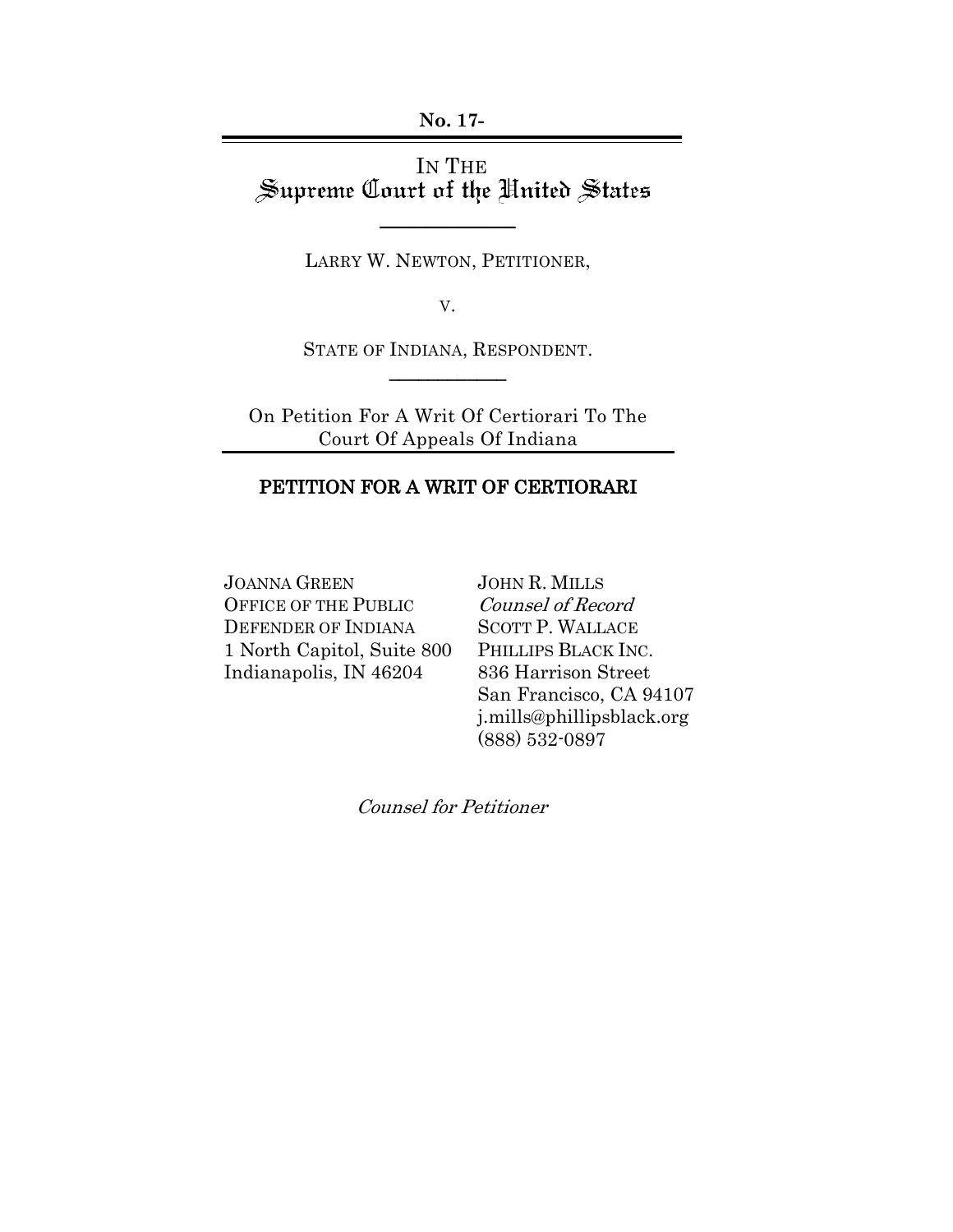#### **QUESTIONS PRESENTED**

Petitioner, in 1995, entered a plea agreement whereby, in exchange for pleading guilty and accepting a sentence of life without parole, the State agreed not to seek to execute him for his juvenile offense. After the sea change in this Court's jurisprudence regarding non-parolable sentences for juveniles, Mr. Newton sought post-conviction review. However, the court below held that because the sentencing court had discretion to reject the plea agreement, Miller's protections did not adhere and, therefore, he was not entitled to an evidentiary hearing regarding his eligibility for that punishment.

This case presents the following questions:

I. Whether Miller v. Alabama, 567 U.S. 460 (2012) applies to discretionary sentences of life without parole imposed for juvenile offenses, as sixteen states have held, or whether it is limited to mandatory sentences of life without parole, as ten others have found.

II. Whether an evidentiary hearing is required to assess whether juveniles sentenced before *Miller* are irreparably corrupt.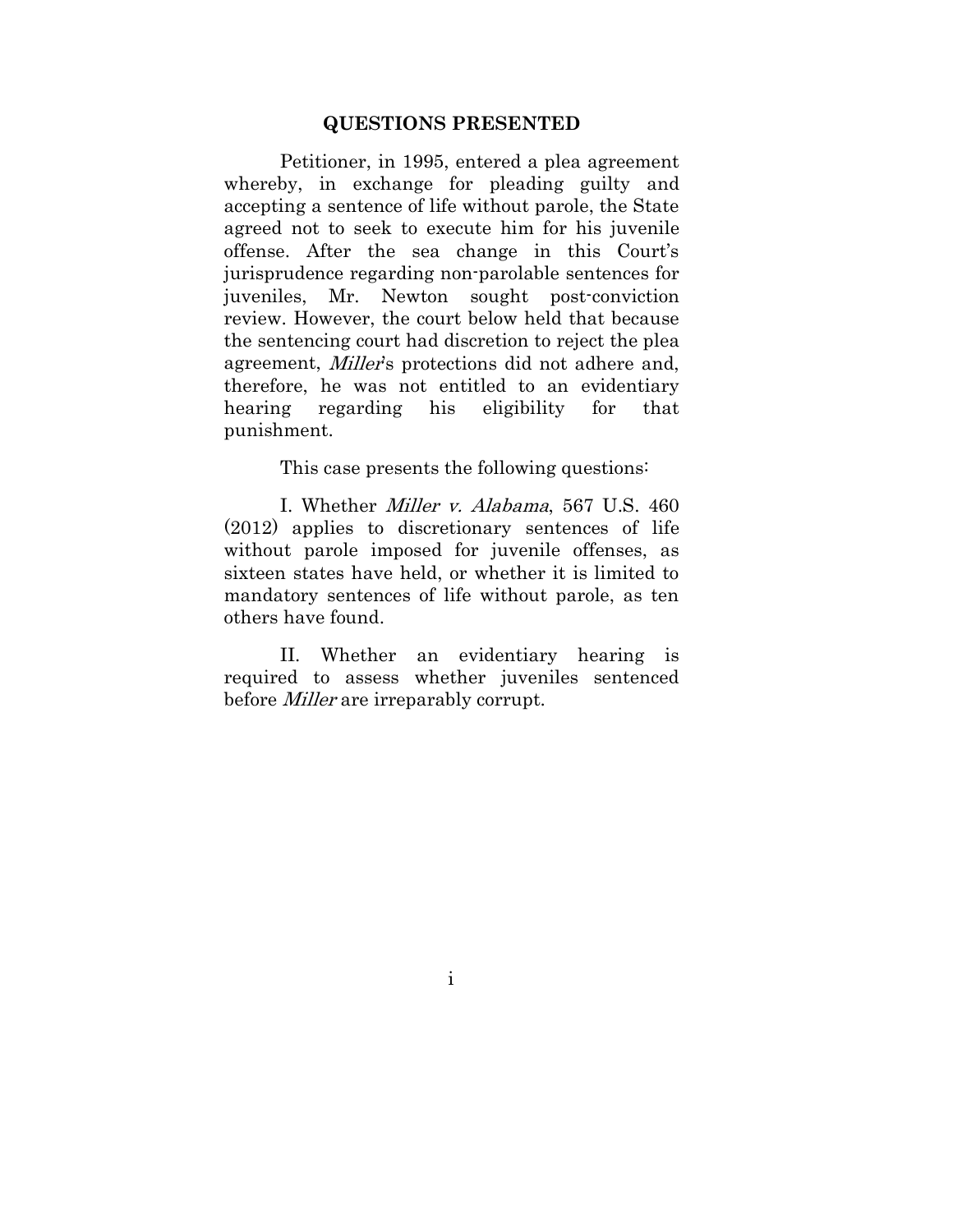## TABLE OF CONTENTS

| PETITION FOR A WRIT OF CERTIORARI 1                                                                                                                                                                                                          |
|----------------------------------------------------------------------------------------------------------------------------------------------------------------------------------------------------------------------------------------------|
|                                                                                                                                                                                                                                              |
|                                                                                                                                                                                                                                              |
| CONSTITUTIONAL PROVISIONS INVOLVED1                                                                                                                                                                                                          |
|                                                                                                                                                                                                                                              |
| <b>REASONS FOR GRANTING THE PETITION 5</b>                                                                                                                                                                                                   |
| THE PRESENCE OF SENTENCING<br>$\mathbf{I}$ .<br>DISCRETION DOES NOT OBVIATE MILLERS                                                                                                                                                          |
| A. The States Are Split Over Whether The<br><b>Presence Of Sentencing Discretion Renders</b><br>B. Discretion, Particularly In Pre-Miller<br>Proceedings, Without More, Is Inadequate To<br>Ensure <i>Miller's</i> Categorical Protections11 |
| AN EVIDENTIARY HEARING IS<br>II.                                                                                                                                                                                                             |
| REQUIRED TO FAIRLY ASSESS WHETHER A<br>JUVENILE OFFENDER IS IRREPARABLY                                                                                                                                                                      |
| A. The Decision Below Implicates Two Related<br>B. Because <i>Miller</i> Fundamentally Changed How<br>Sentencers Must Consider Youth, Juveniles<br>Ought To Have At Least One Opportunity To                                                 |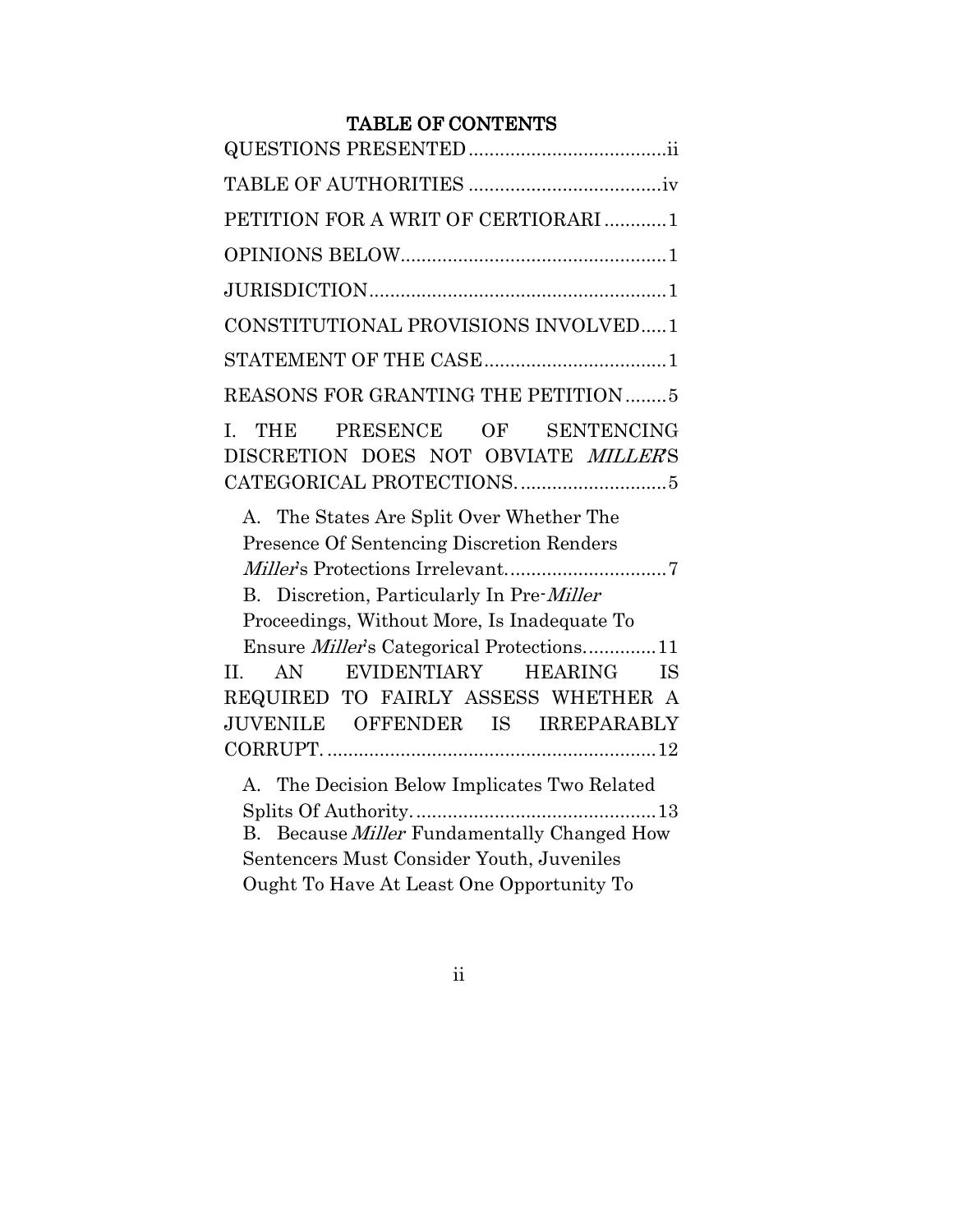| Present Evidence Of Their Ineligibility For A |
|-----------------------------------------------|
| Sentence Of Life Without The Possibility Of   |
|                                               |
|                                               |
| APPENDIX A-Opinion Of The Indiana Court Of    |
| APPENDIX B-Order Of The Circuit Court,        |
| APPENDIX C-Order Of Indiana Supreme Court     |

iii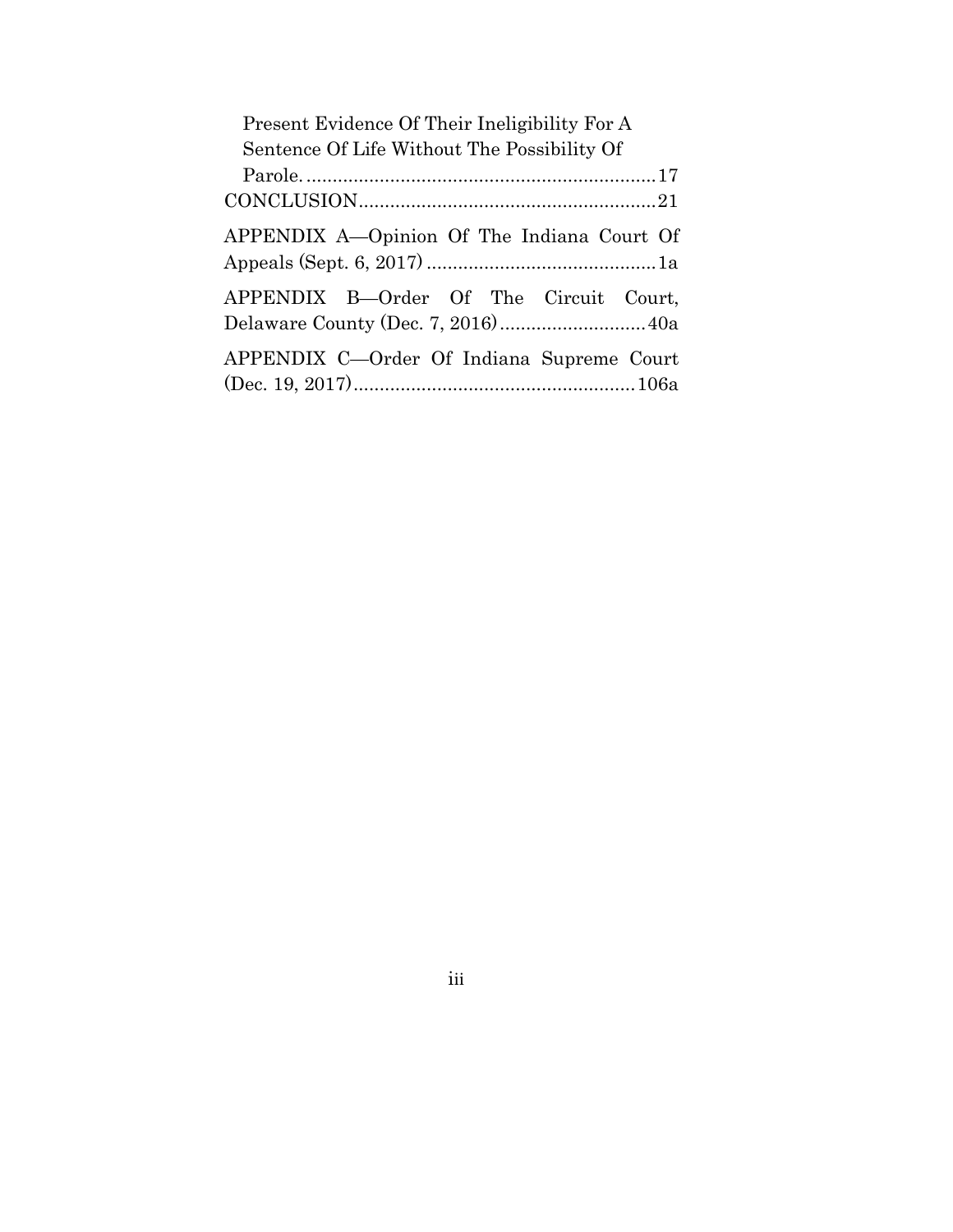# TABLE OF AUTHORITIES

# Cases

| Aiken v. Byars,                                  |
|--------------------------------------------------|
|                                                  |
| Ashe v. Swenson,                                 |
|                                                  |
| Atkins v. Virginia,                              |
|                                                  |
| Bell v. State,                                   |
|                                                  |
| Bobby v. Bies,                                   |
|                                                  |
| Brown v. State,                                  |
| No. W2015-00887-CCA-R3-PC, 2016 Tenn.            |
| Crim. App. LEXIS 281 (Tenn. Crim. App. Apr. 15,  |
|                                                  |
| Castillo v. McDaniel,                            |
| No. 62188, 2015 WL 667917 (Nev. Feb. 12, 2015) 8 |
| Commonwealth v. Batts,                           |
|                                                  |
| Conley v. State,                                 |
|                                                  |
| Davis v. State,                                  |
| 234 So. 3d 440 (Miss. App. 2017) 14              |
| Garcia v. State,                                 |
|                                                  |
| Graham v. Florida,                               |
|                                                  |
| Johnson v. State,                                |
|                                                  |
| Jones v. Commonwealth,                           |

iv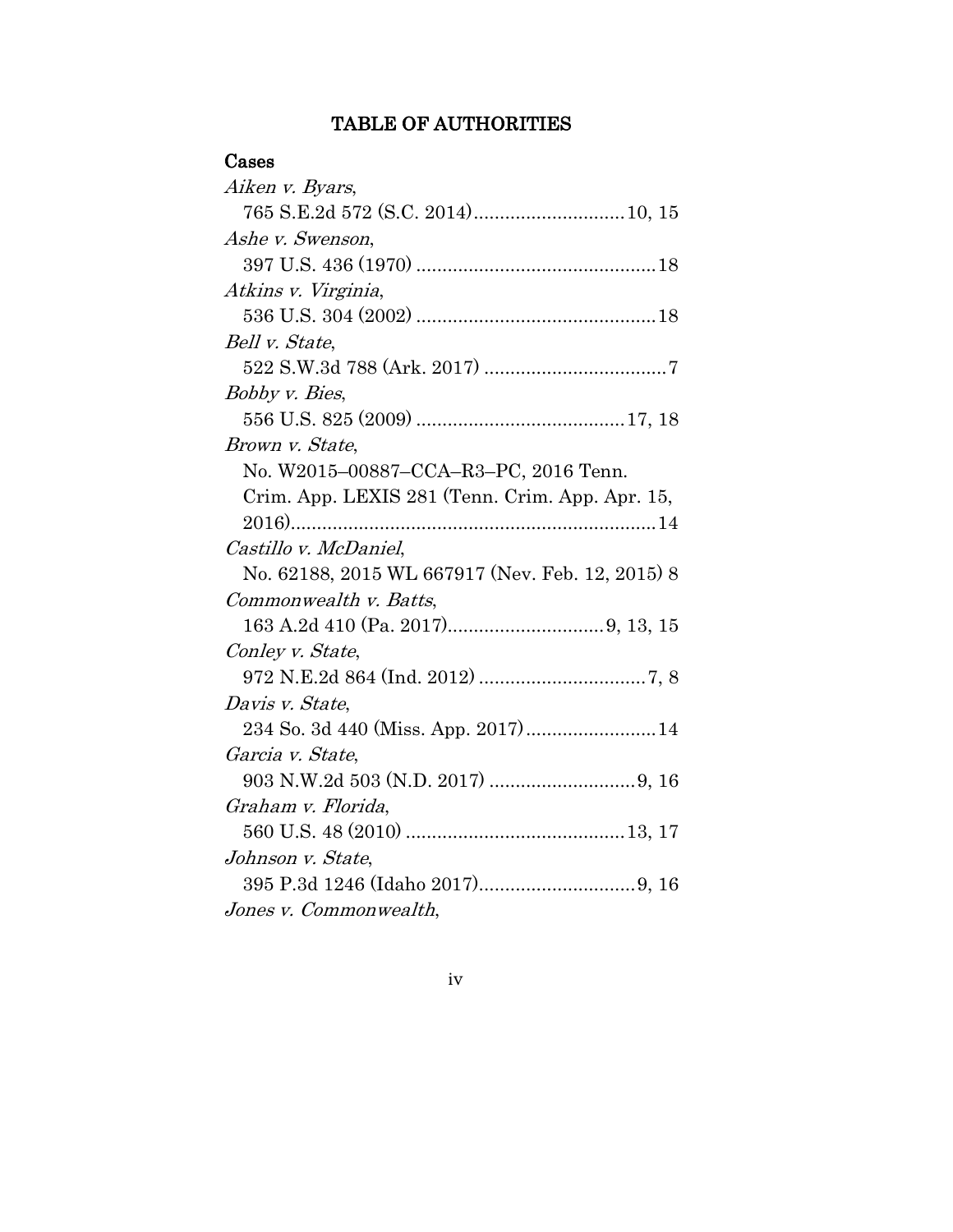| Kelly v. Brown,                                 |
|-------------------------------------------------|
| 851 F.3d 686 (7th Cir. 2017)  14, 16            |
| Landrum v. State,                               |
|                                                 |
| Luna v. State,                                  |
| 387 P.3d 956 (Okla. Crim. App. 2016) 10, 13, 20 |
| Marsillett v. State,                            |
|                                                 |
| Miller v. Alabama,                              |
|                                                 |
| Montgomery v. Louisiana,                        |
|                                                 |
| Parker v. State,                                |
|                                                 |
| People v. Gutierrez,                            |
|                                                 |
| People v. Holman,                               |
| 91 N.E.3d 849, 861 (Ill. 2017)  9, 14, 16       |
| Roper v. Simmons,                               |
|                                                 |
| See People v. Gutierrez,                        |
|                                                 |
| Sen v. State,                                   |
|                                                 |
| State v. Charles,                               |
|                                                 |
| State v. Houston,                               |
|                                                 |
| State v. James,                                 |
| 786 S.E.2d 73, 79-80 (N.C. App. 2016)  15       |
|                                                 |

v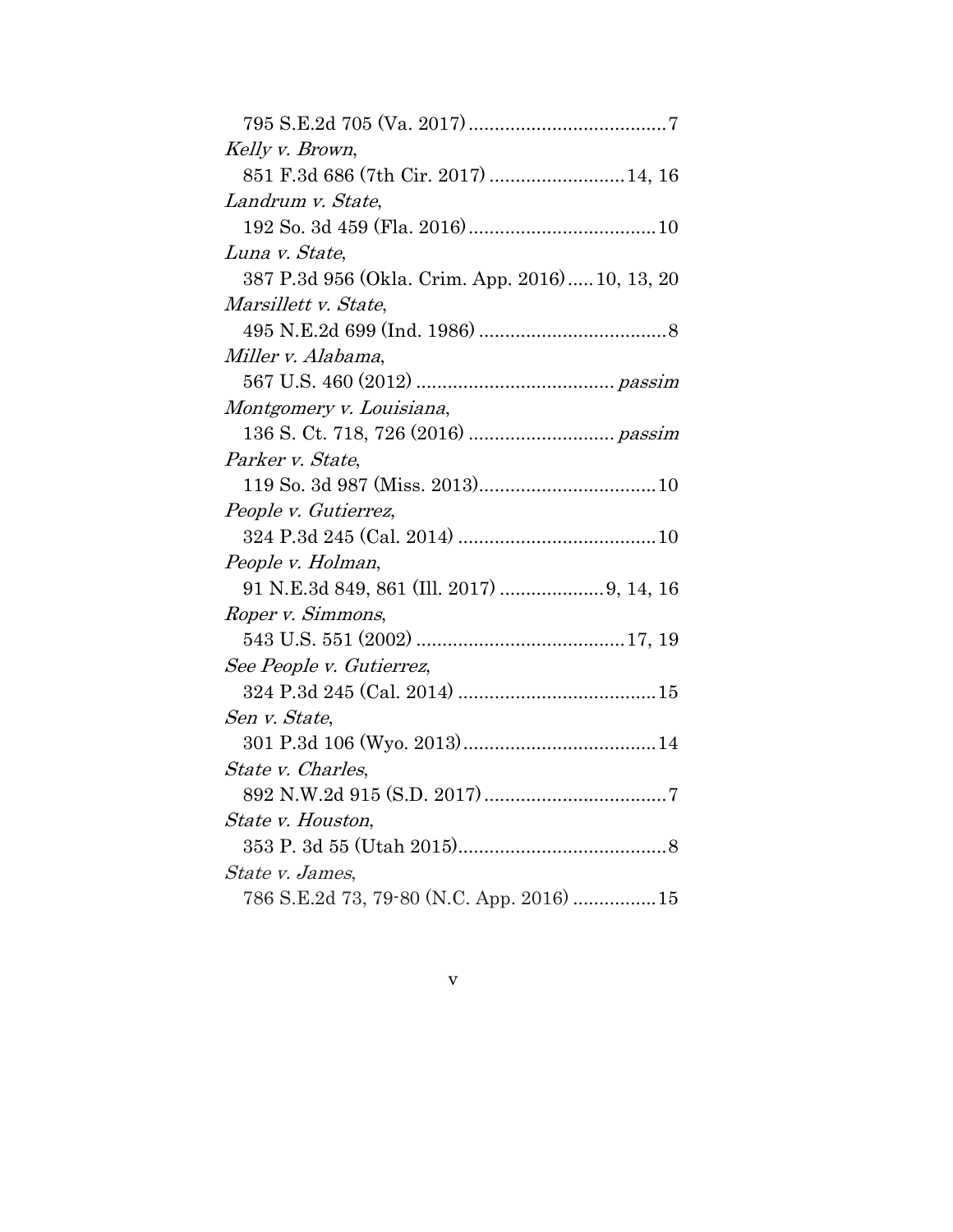| <i>State v. Long</i> ,                            |
|---------------------------------------------------|
|                                                   |
| State v. Luna,                                    |
| 387 P.3d 956 (Okla. Ct. Crim. App. 2016)  10, 13, |
| 15, 16                                            |
| State v. Montgomery,                              |
|                                                   |
| State v. Nathan,                                  |
|                                                   |
| State v. Newton,                                  |
|                                                   |
| State v. Ramos,                                   |
| 387 P.3d 650 (Wash. 2017) 10, 14                  |
| State v. Redman,                                  |
| No. 13-0225, 2014 WL 1272553 (W. Va. 2014)8       |
| State v. Riley,                                   |
|                                                   |
| <i>State v. Roy,</i>                              |
| No. 0503015173, 2017 Del. Super. LEXIS 124        |
|                                                   |
| State v. Seats,                                   |
|                                                   |
| State v. Valencia,                                |
|                                                   |
| State v. Williams,                                |
|                                                   |
| State v. Zuber,                                   |
|                                                   |
| Steilman v. Michael,                              |
|                                                   |
| Veal v. State,                                    |

vi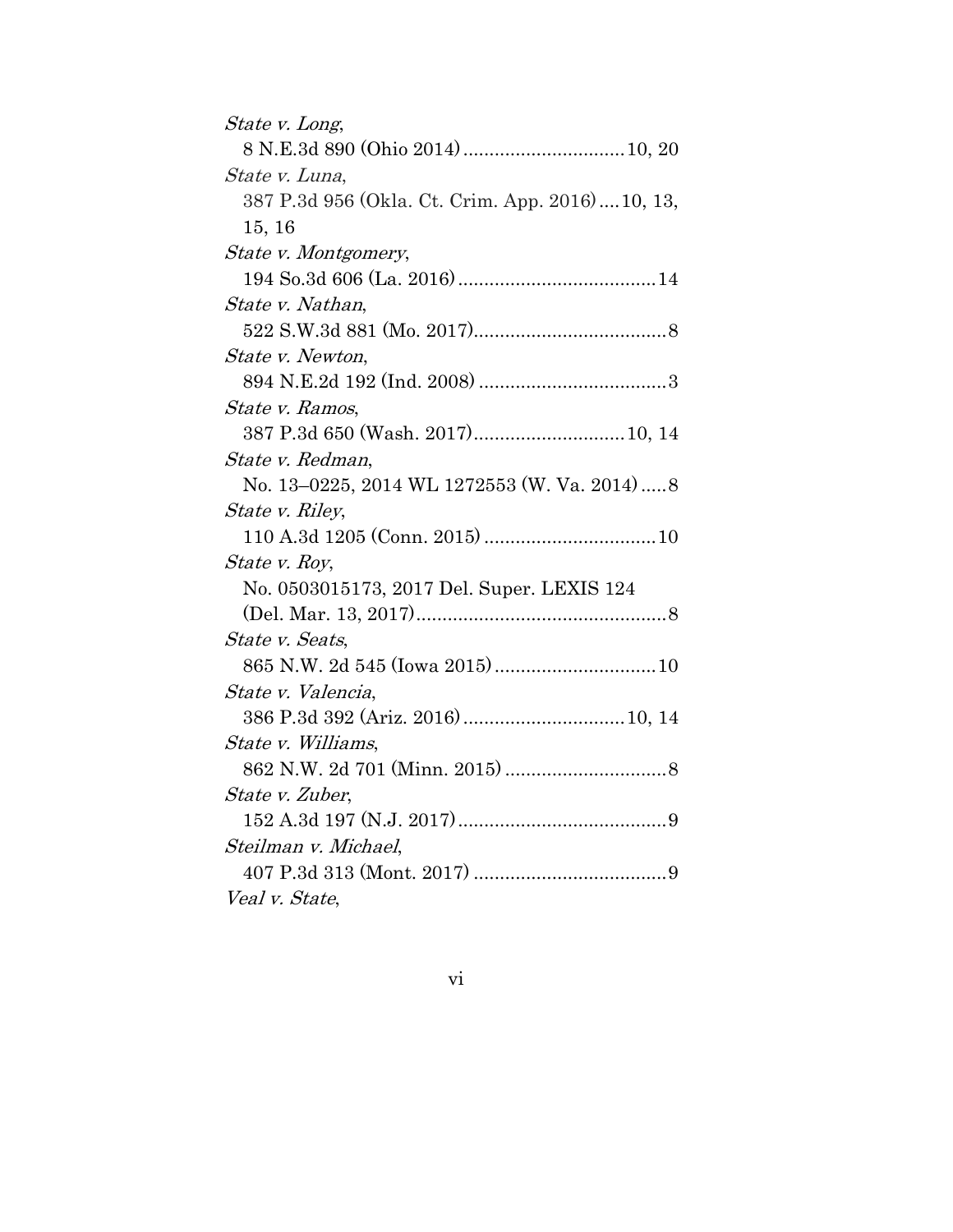| Statutes                                         |  |
|--------------------------------------------------|--|
|                                                  |  |
|                                                  |  |
|                                                  |  |
|                                                  |  |
|                                                  |  |
|                                                  |  |
| <b>Constitutional Provisions</b>                 |  |
|                                                  |  |
| <b>Other Authorities</b>                         |  |
| Human Rights Watch, State Distribution of        |  |
| Estimated 2,589 Juvenile Offenders Serving       |  |
| Juvenile Life Without Parole <i>available at</i> |  |
|                                                  |  |

|--|--|--|

# vii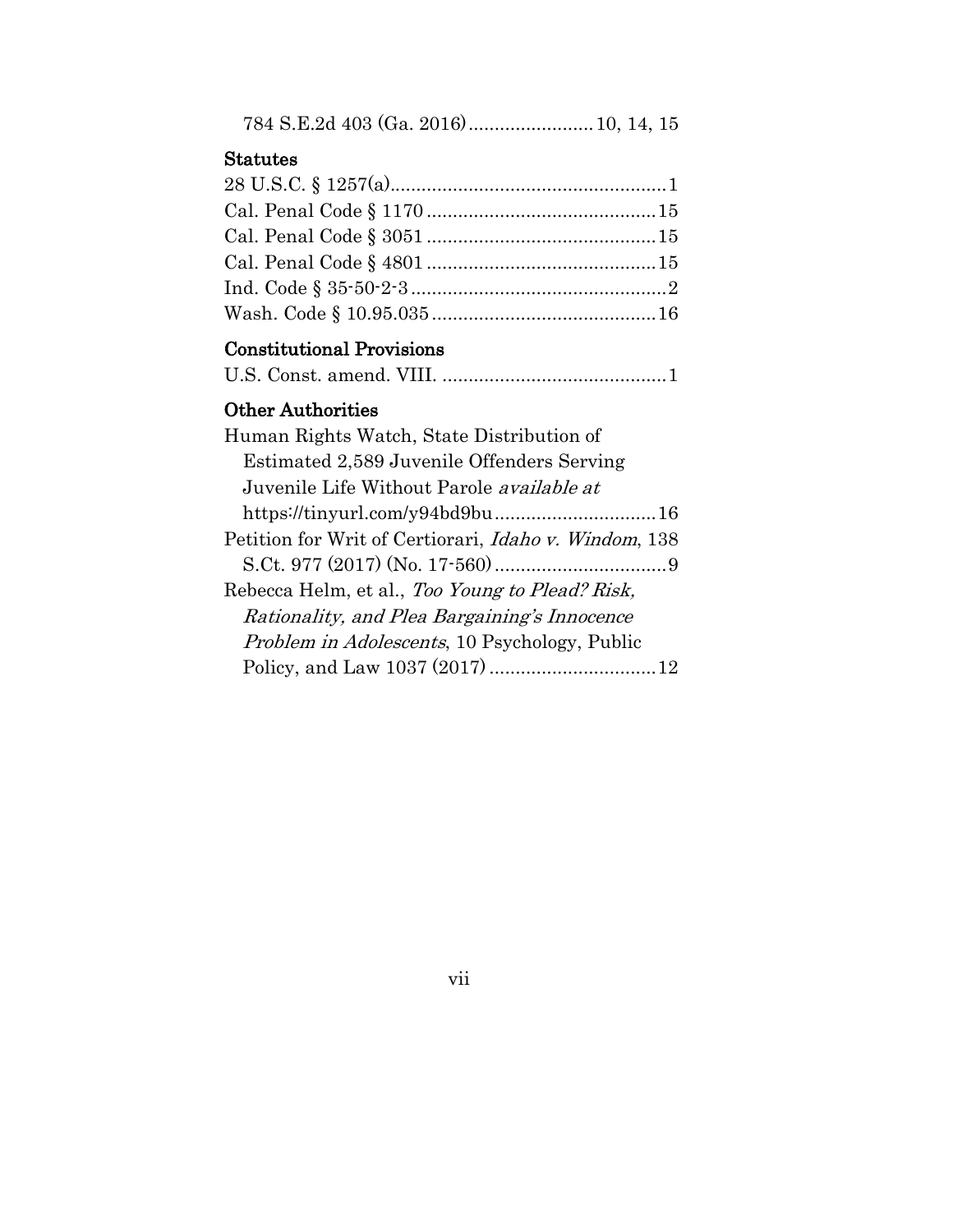#### **PETITION FOR A WRIT OF CERTIORARI**

Petitioner Larry W. Newton respectfully petitions for a writ of certiorari to review the judgment of the Court of Appeals of Indiana.

#### **OPINIONS BELOW**

The order of the Supreme Court of Indiana summarily denying review is unpublished. Pet. App. 106a. The opinion of the Court of Appeals of Indiana is published and is reported at 83 N.E.3d 726. Pet. App. 1a-39a. The Circuit Court's decision is not published. Pet. App. 40a-105a.

#### **JURISDICTION**

The Supreme Court of Indiana entered its order on December 19, 2017. On March 8, 2018, Justice Kagan granted an extension of time to file this Petition until May 3, 2018. This Court has jurisdiction under 28 U.S.C. § 1257(a).

#### **CONSTITUTIONAL PROVISIONS INVOLVED**

The Eighth Amendment to the United States Constitution provides: "Excessive bail shall not be required, nor excessive fines imposed, nor cruel and unusual punishments inflicted."

#### **STATEMENT OF THE CASE**

Petitioner pleaded guilty "in exchange for the State agreeing to dismiss its request for the death penalty." Pet. App. 10a-11a. At the age of seventeen, he had been charged, along with two older codefendants, with the murder of a college student, after one of the co-defendants had been kicked out of a party on Ball State University's campus. Pet. App. 2a-3a. Following a failed attempt to rob the victim, the three co-defendants took him to an alley, and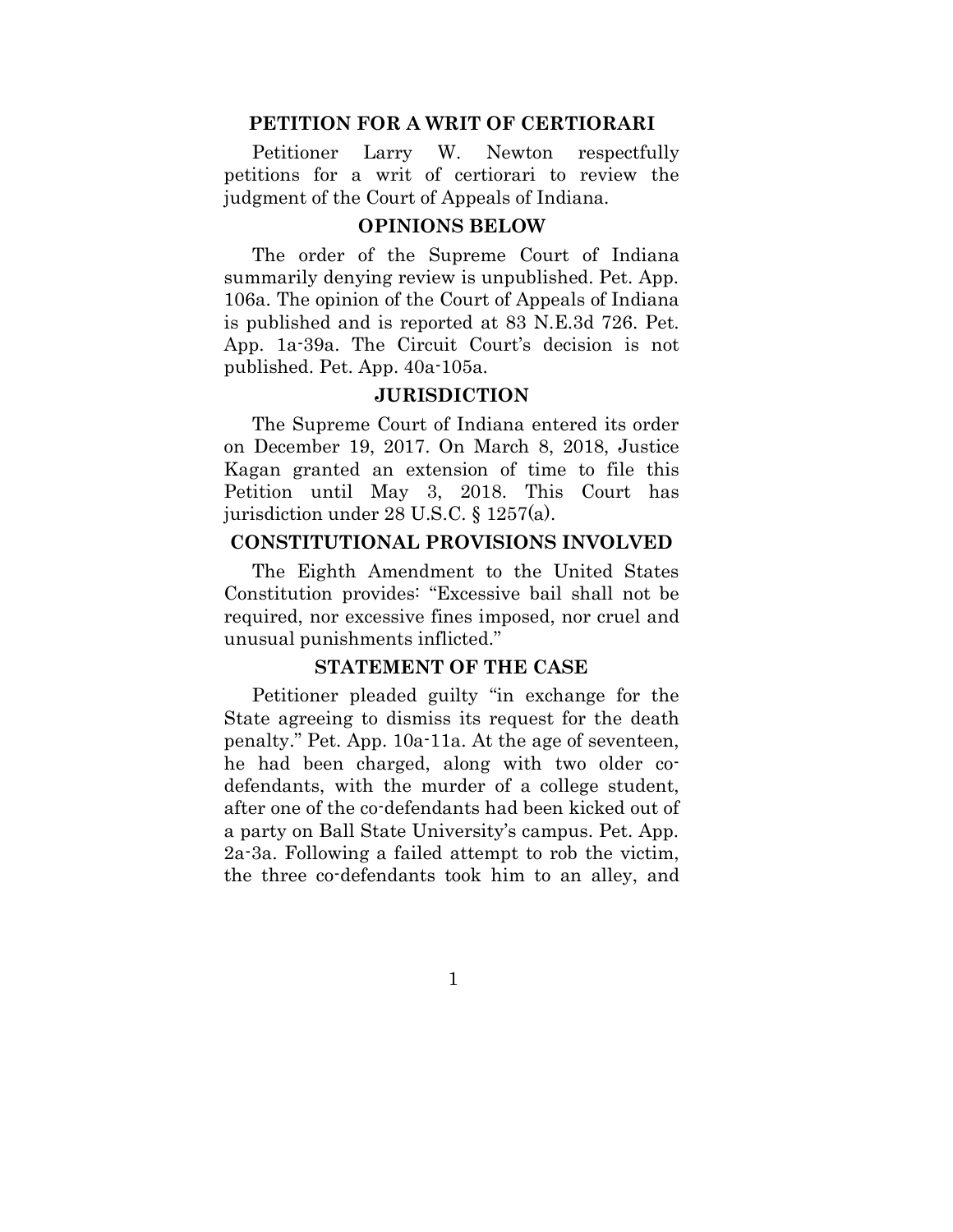Petitioner shot him in the back of the head. Pet. App. 3a.

The state initially sought the death penalty. Pet. App. 4a. After the trial court denied Petitioner's motion to dismiss the state's request for the death penalty, Petitioner entered an agreement to plead guilty in exchange for the state declining to seek death. Pet. App. 5a. By the terms of the plea agreement, if the trial court accepted it, then it would be requited to impose life without the possibility of parole. Pet. App. 28a. Although the trial court would have had authority to sentence Petitioner to 45 to 60 years, the agreed upon terms of the plea required . Ind. Code  $\S 35-50-2-3$  (a).

Before deciding whether to accept the agreement, the sentencing court reviewed a "mitigation timeline" submitted by defense counsel as well as testimony from Petitioner's mother that Petitioner had been "sexually molested by a relative from roughly 'first through the third grade'" and that he had been "physically abused by his stepfather." She admitted that starting at age 12, Petitioner would "run away" from home for "weeks at a time" and that she on occasion "encouraged this behavior." Pet. App. 28a (emphasis added). The court also heard evidence about the offense from a police detective and heard evidence from one of Petitioner's peers as well as those related to the victim. Pet. App. 29a-30a.

Both counsel for the State and for Petitioner presented evidence in service of the same goal: having the court accept the plea agreement condemning Petitioner to serve the rest of his life in prison in exchange for the State foregoing a death sentence. After hearing this evidence and argument,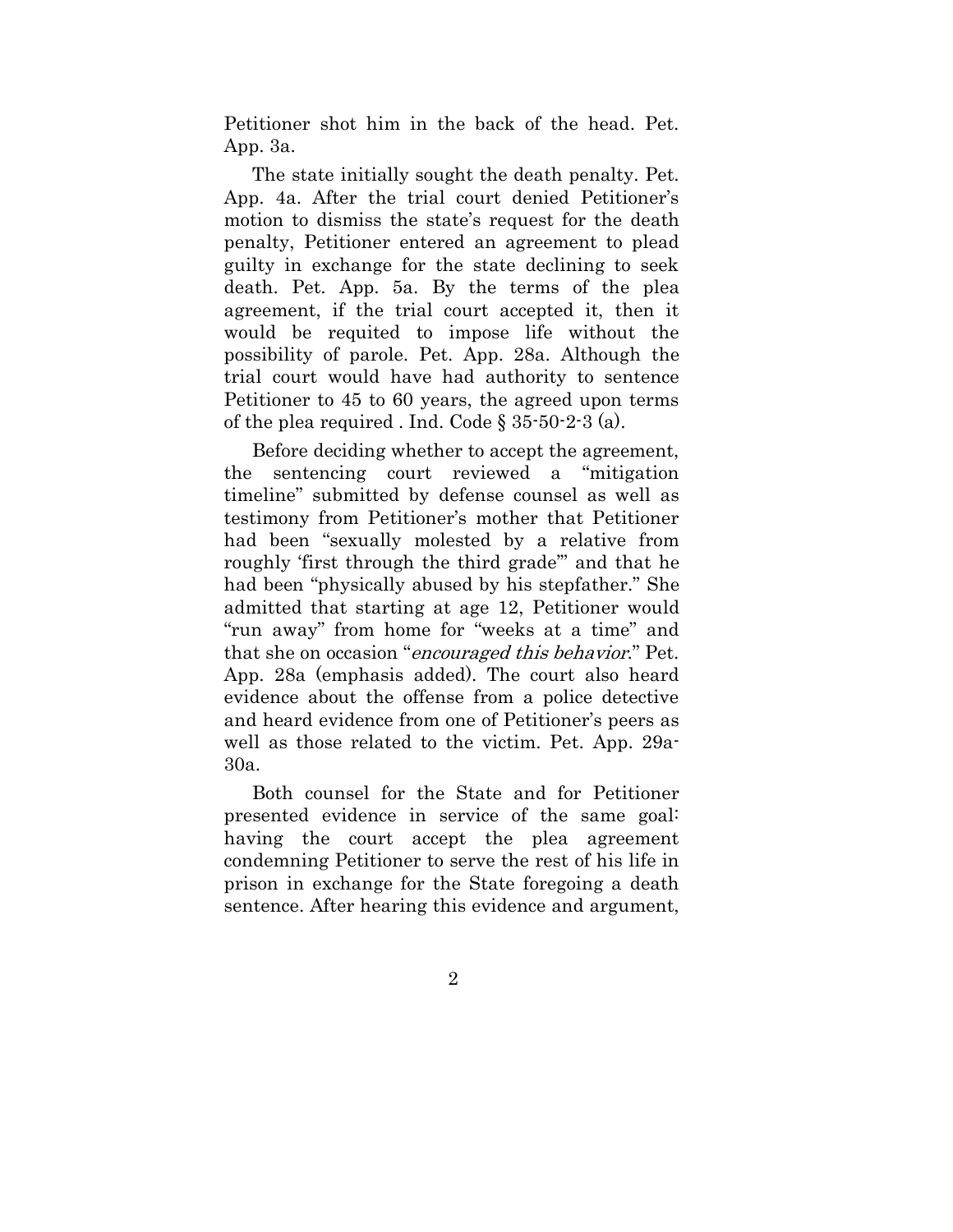the court accepted the agreement, and imposed life without possibility of parole for Petitioner's juvenile offense ("JLWOP"). Pet. App. 34a.

In doing so, the sentencing court made a number of findings. Considering Petitioner's youth, the court concluded:

> It's particularly troubling that one so young can commit such a vicious and unprovoked attack. . . When I see such a total disregard for human life at such a young age it is . . . to me indicative that if placed in a similar situation as this, you would respond in a similar manner.

Pet. App. 31a.

The sentencing court also concluded that because Petitioner had a history of acting "both impulsively and unfortunately without regard for harm to any other people," that "rehabilitation [was not] a strong possibility." Pet. App. 32a. The court characterized Petitioner as "filled with hate, and a person who is genuinely evil, and . . . beyond rehabilitation." Pet. App. 33a. Finally, the court concluded that the heinousness and the deliberateness of the homicide was sufficiently aggravated to support the sentence requested by the parties. Pet. App. 34a.

Petitioner did not initially appeal. "Because of a combination of procedural errors, some of which rest with [Petitioner's] lawyers," his request for a belated appeal was dismissed. State v. Newton, 894 N.E.2d 192, 195 (Ind. 2008) (Rucker, J., dissenting). After procedural history not here relevant, and after this Court decided Miller v. Alabama, Petitioner filed a petition for post-conviction relief with the trial court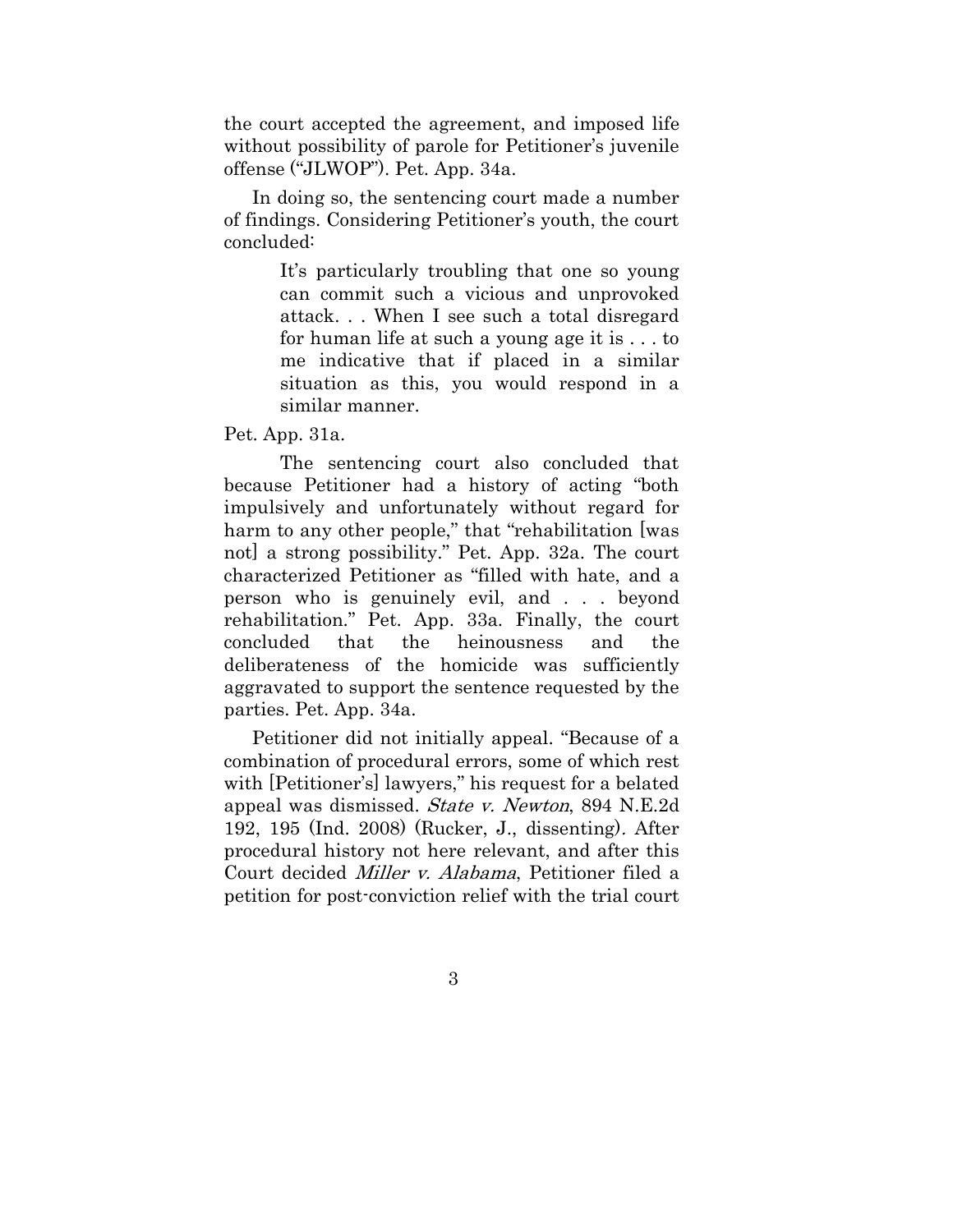claiming that his sentence violated the Eighth Amendment. Pet. App. 7a. On December 7, 2016, that court denied relief. Pet. App. 8a.

Petitioner appealed. On appeal, the State argued that Mr. Newton had waived any review of his sentence by virtue of having entered a plea agreement (even though that agreement was premised on avoiding execution). Pet. App. 10a. Although it agreed the State's argument, the Court of Appeals explicitly excused that waiver in light of "the important interest at stake here – the possibility that [Petitioner's] sentence of LWOP violates the Eighth Amendment's prohibition of cruel and unusual punishment." Pet. App. 13a-14a. For that reason, the court below exercised its "appellate discretion and address[ed] the merits of the issue." Pet. App. 14a.

Addressing the merits, the Court of Appeals held that because Petitioner's "sentence here is not 'mandatory' within the meaning of *Miller*," it was constitutional. Pet. App. 27a. Moreover, the court held in the alternative, that even if *Miller* applied Petitioner "nonetheless [could not] demonstrate his sentence violates the Eighth Amendment because his sentencing court refused to accept his plea agreement calling for LWOP until it had given thorough consideration to whether the evidence demonstrated an LWOP sentence was proper for [Petitioner]." Pet. App. 27a.

In so holding, the court emphasized both the aspects of Petitioner's youth considered by the sentencing court. Pet. App. 31a-34a, 37a. The court below did not address Petitioner's argument that the reliability of the sentencing proceeding was undermined by the lack of adversarial presentation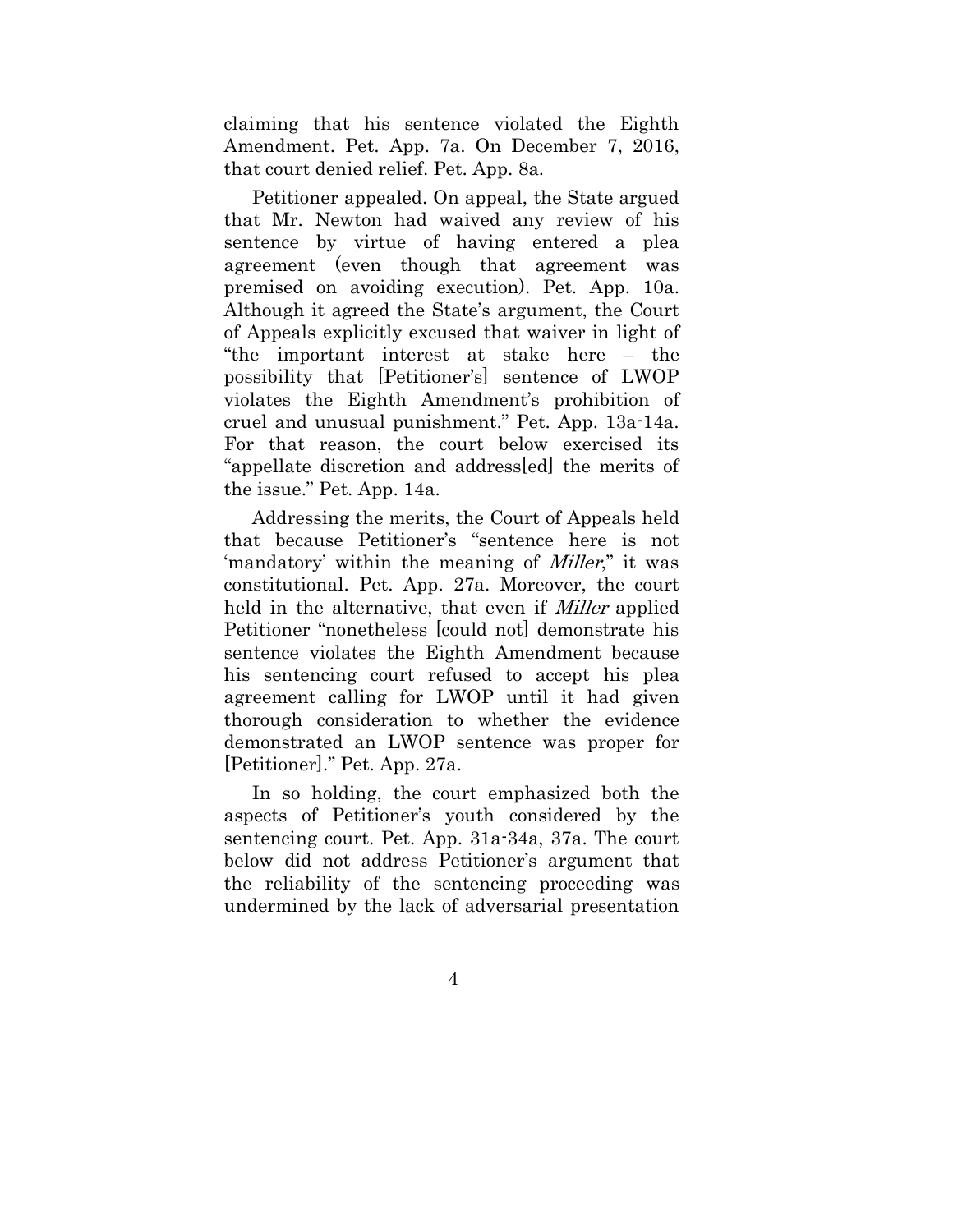of evidence, i.e. that both parties were presenting evidence towards the shared goal of a JLWOP sentence.

The court also explained that a resentencing hearing was unnecessary for the assessment of Petitioner's claim that he "has in fact made progress towards rehabilitating himself while in prison." Pet. App. 36a. In post-conviction, Petitioner had presented evidence from a former warden regarding his gains while in prison. The post-conviction court excluded writings Petitioner completed in the "Shakespeare for Offenders program, and letters written to [Petitioner] from various individuals who were positively influenced by [his] work." Pet. App. 36a. The court below held this evidence was properly excluded because no post-Miller evidentiary hearing was required at all. Pet. App. 36a-37a. Finally, the court noted that it believed JLWOP in Indiana was rare within the meaning of Miller because it was only aware of four persons serving such a sentence. Pet. App. 37a.

Petitioner timely sought review from the Indiana Supreme Court. On December 19, 2017, that court declined to hear his case. Pet. App. 106a. Justice Kagan granted Petitioner's request for an extension to file this Petition until May 3, 2018.

This petition follows.

#### **REASONS FOR GRANTING THE PETITION**

## **I. THE PRESENCE OF SENTENCING DISCRETION DOES NOT OBVIATE** *MILLER***'S CATEGORICAL PROTECTIONS.**

Miller v. Alabama announced a categorical rule: only the rare juvenile offender who is irreparably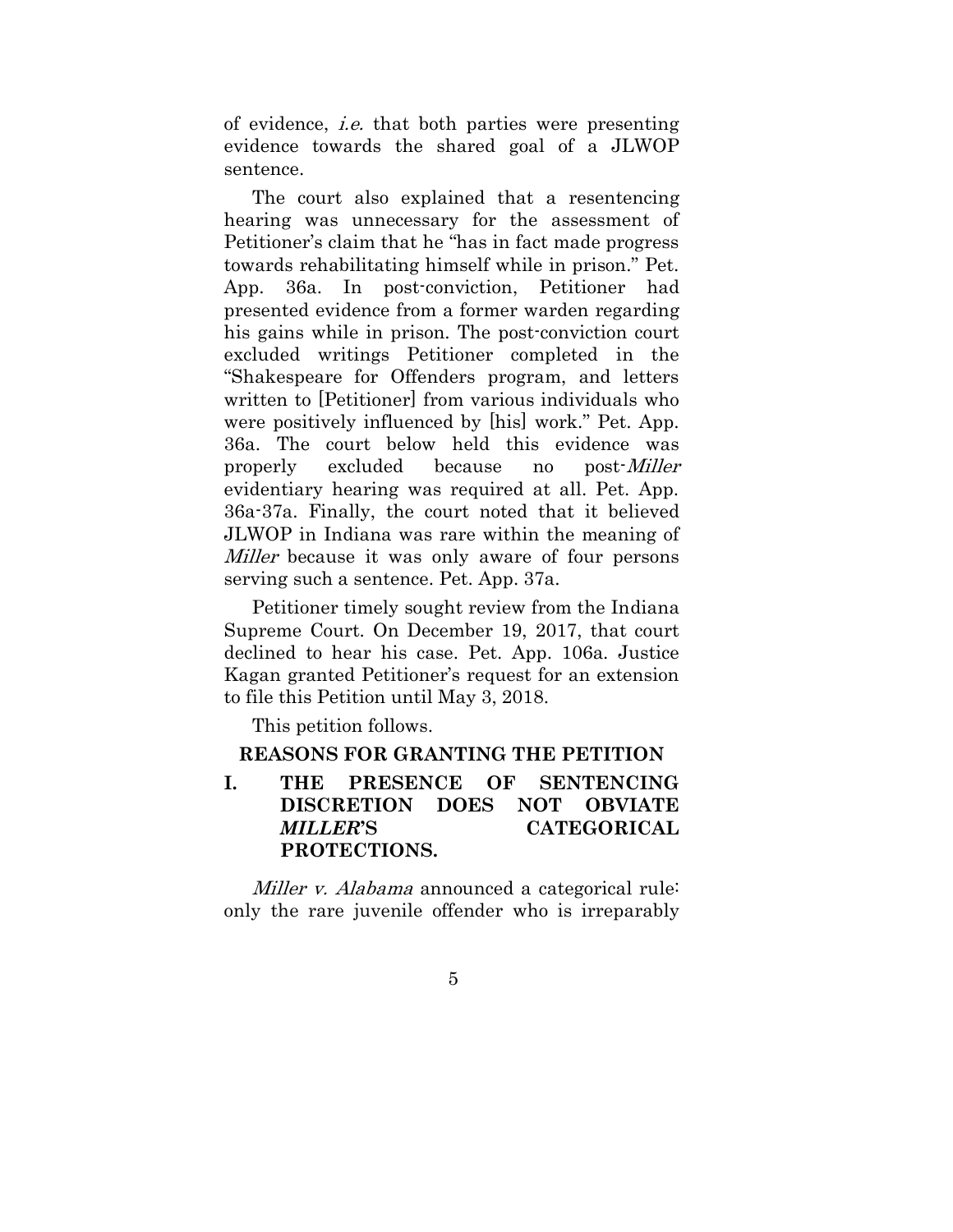corrupt may be sentenced to life without the possibility of parole. See Montgomery v. Louisiana, 136 S. Ct. 718, 726 (2016). The Court in Miller not only imposed a flat prohibition against the mandatory imposition of such sentences, it also emphasized the necessity of procedural protections. See Montgomery, 136 S. Ct. at 735 (noting Miller provided a categorical prohibition "attended by a procedure that enables a prisoner to show that he falls within the category of persons whom the law may no longer punish."). However, states remain closely split on whether Miller places any further limits on the imposition of life without the possibility of parole on juveniles as long as there is some discretion at sentencing.

Especially in light of *Montgomery*, discretion, while necessary, is not alone sufficient to meet Miller's mandates. Rejecting the discretionary versus mandatory distinction is logical: because Miller establishes a categorical exclusion from punishment, courts and sentencers must consider whether the juvenile offender is in the excluded category, regardless of whether the sentence had been or will be imposed via discretion or absolute mandate.

Here, however, the court below insisted that because the sentencing court, in 1995 had discretion to impose a sentence less that life without possibility of parole (or death), Miller does not apply. Pet. App. 27a.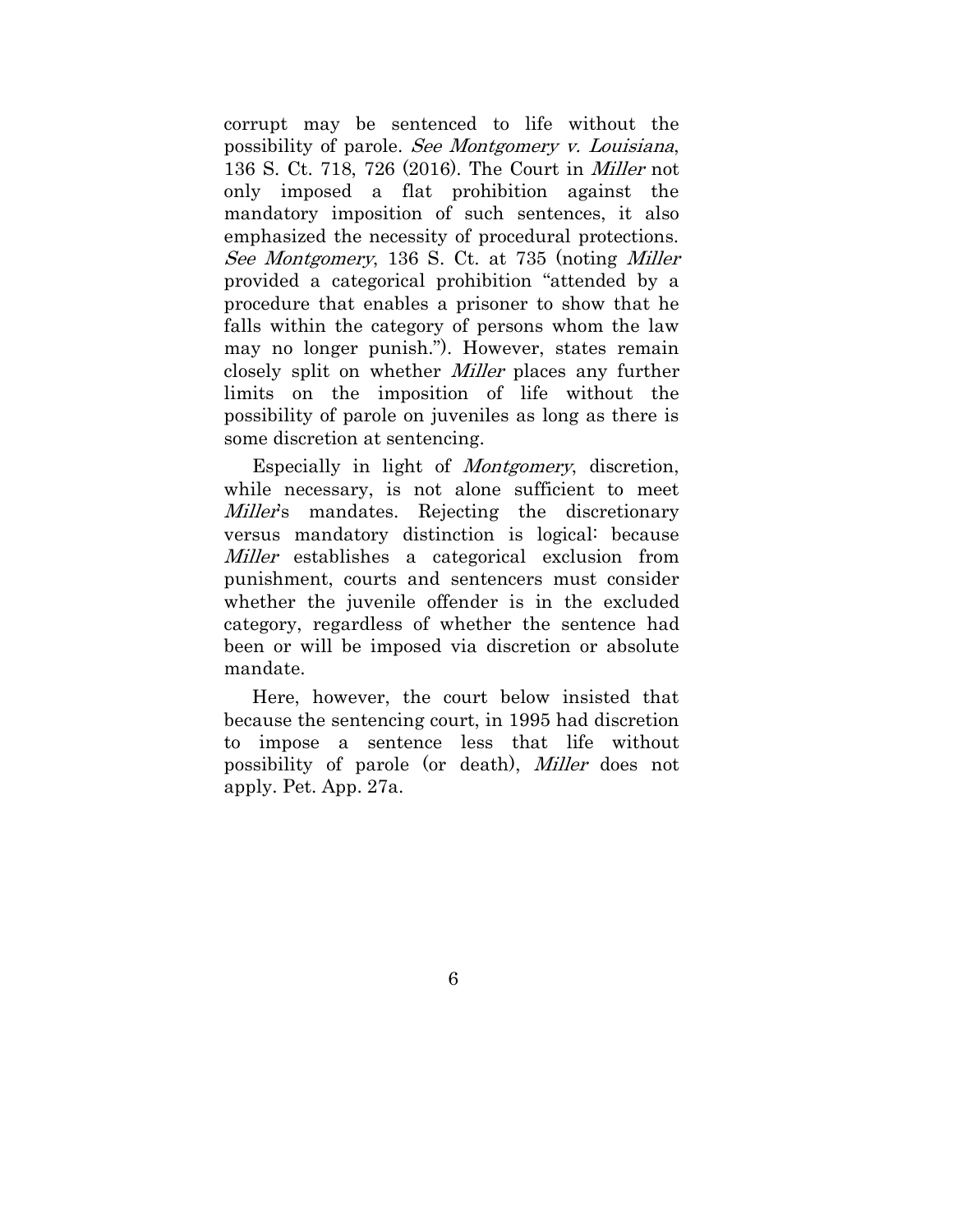## **A. The States Are Split Over Whether The Presence Of Sentencing Discretion Renders** *Miller***'s Protections Irrelevant.**

The states are split over whether sentencing discretion in and of itself satisfies the requirements of Miller. Although Montgomery's elaboration of Miller clearly implied that Miller applies to discretionary sentencing regimes, some states, such as Indiana, have reached the opposite conclusion, even after *Montgomery*. When it held that *Miller* applied retroactively, *Montgomery* clarified that Miller was a categorical rule "attended by a procedure that enables a prisoner to show that he falls within the category of persons whom the law may no longer punish" *Montgomery*, 136 S. Ct. at 735. For that reason, it should have resolved any lingering ambiguity about whether Miller does nothing more than prohibit mandatory sentences. However, because the Court has only undertaken full review of states with mandatory regimes, some uncertainty persists, even after Montgomery.

That ambiguity means that several states – including Indiana – have held that Miller does not apply where the sentence at issue involved at least some form of sentencing discretion. Pet. App. 23a (citing Conley v. State, 972 N.E.2d 864, 879 (Ind. 2012)); State v. Charles, 892 N.W.2d 915, 920 (S.D. 2017), cert. denied, No. 17-6005 (Oct. 30, 2017); Jones v. Commonwealth, 795 S.E.2d 705, 711 (Va. 2017); Bell v. State, 522 S.W.3d 788 (Ark. 2017);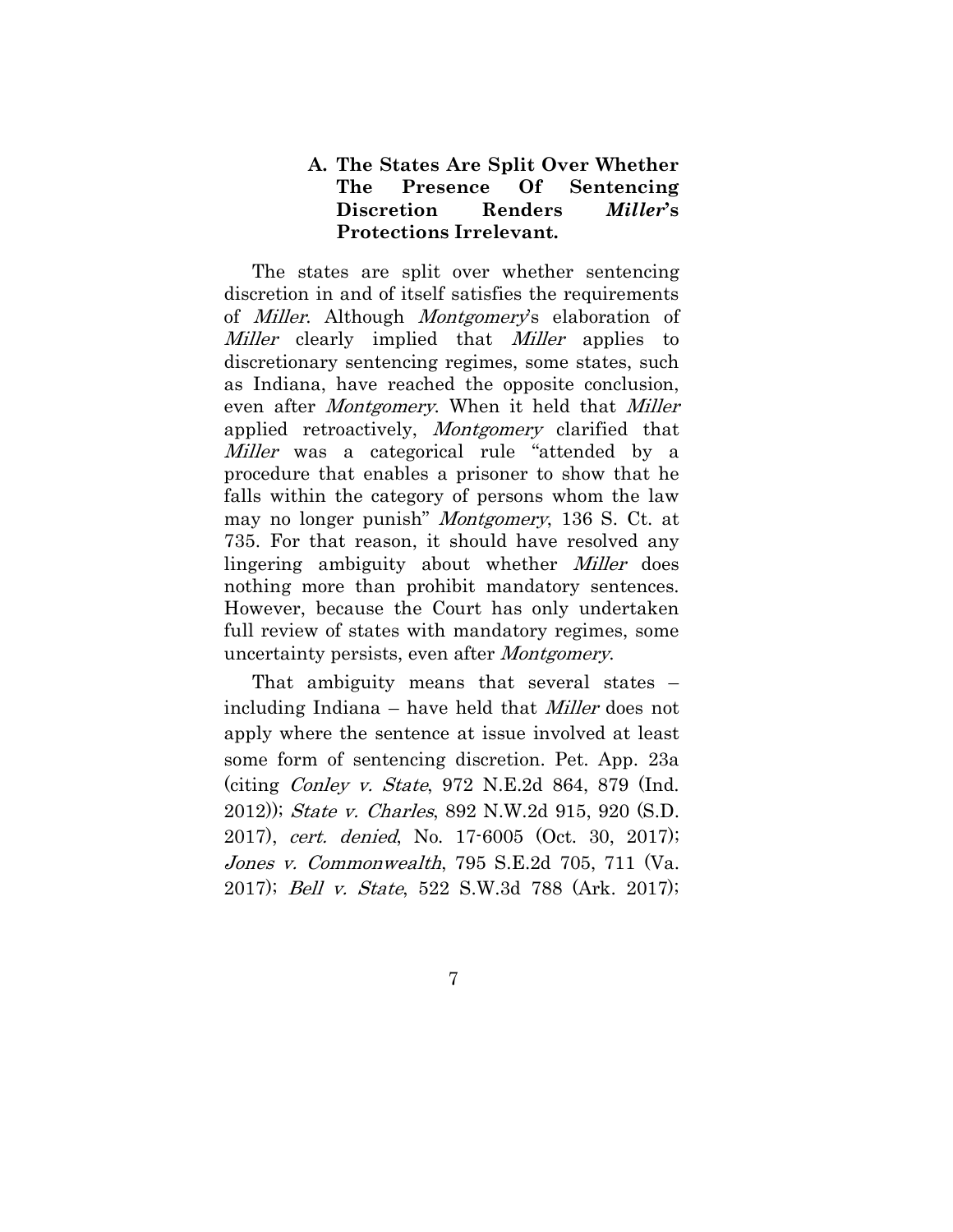State v. Houston, 353 P. 3d 55 (Utah 2015); State v. Williams, 862 N.W. 2d 701 (Minn. 2015); State v. Nathan, 522 S.W.3d 881 (Mo. 2017); see also State v. Redman, No. 13–0225, 2014 WL 1272553 (W. Va. 2014); Castillo v. McDaniel, No. 62188, 2015 WL 667917 (Nev. Feb. 12, 2015); State v. Roy, No. 0503015173, 2017 Del. Super. LEXIS 124 (Del. Mar. 13, 2017) affirmed by 2018 Del. LEXIS 56 (Del. Feb. 6, 2018).

Here, the sentencing discretion was not paradigmatic. Rather, the sentencing court merely had the discretion to accept or reject a binding plea agreement requiring JLWOP. That modicum of discretion led the court below to conclude that this Court's protections in Miller were met.

The court reached that conclusion for two reasons. First, it claimed it was bound by existing precedent, which held that *Miller* "deal<sup>[t]</sup> solely with the issue of mandatory sentencing schemes." Conley, 972 N.E.2d at 879. The Supreme Court of Indiana had previously concluded that "its holding that an LWOP sentence in Indiana is not unconstitutional 'was not altered by *Miller*" because Indiana's sentencing statute provides for discretion. Pet. App. 23a (quoting *Conley*, 972 N.E.2d at 879). Thus, the court below concluded that, as a matter of stare decisis, as long as Petitioner's sentence was imposed pursuant to some discretion, it is constitutional. Pet. App. 26a-27a; see also Marsillett v. State, 495 N.E.2d 699, 704 (Ind. 1986) ("Important policy considerations militate in favor of continuity and predictability in the law.").

Second, the court below reasoned that the particular circumstances that resulted in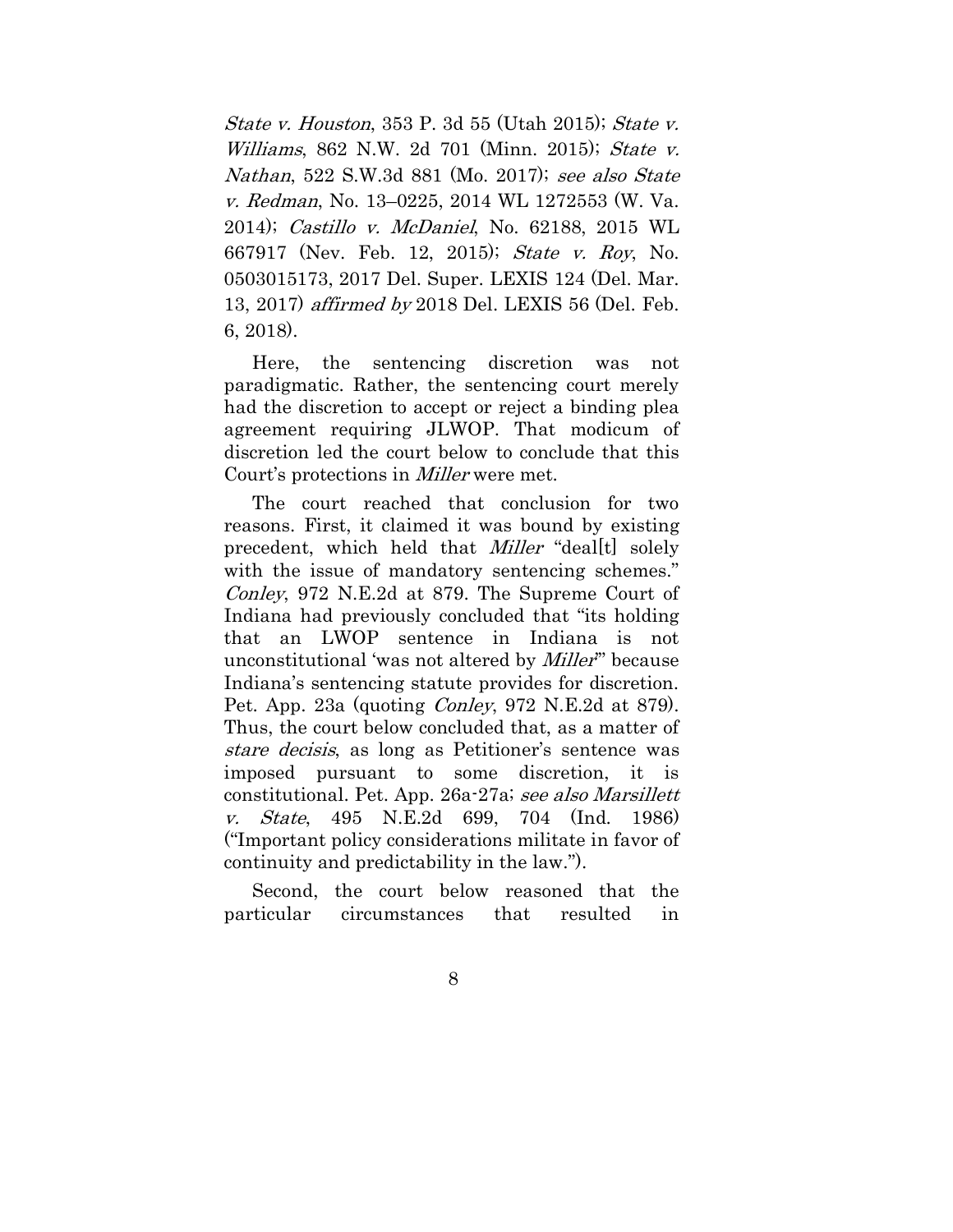petitioner's sentence, which involved nominal discretion, rendered it constitutional. That is, "where a juvenile defendant agrees to serve LWOP pursuant to a plea agreement that is accepted by a trial court," the sentence is not "'mandatory' within the meaning of Miller." Pet. App. 27a. Because the sentencing court had discretion to reject the agreement, the court below concluded *Miller* simply had no application.

Although the court concluded that it was only addressing the "narrow circumstance" of a plea agreement, its reasoning was premised on the presence of discretion. It thus implicates the full split of authority between a minority of jurisdictions that have concluded that Miller offers no further protections for juveniles sentenced to life without the possibility of parole as long as an original sentencing court has even nominal discretion (see supra), and a majority of jurisdictions that have held that even where a sentencing court has discretion, the sentencing court must meet *Miller's* mandates.<sup>1</sup> Commonwealth v. Batts, 163 A.3d 410, 435 (Pa. 2017); Garcia v. State, 903 N.W.2d 503, 509 (N.D. 2017); Steilman v. Michael, 407 P.3d 313, 318- 19 (Mont. 2017); State v. Zuber, 152 A.3d 197, 211- 12 (N.J. 2017); People v. Holman, 91 N.E.3d 849, 861 (Ill. 2017); Johnson v. State, 395 P.3d 1246, 1258 (Idaho 2017); State v. Valencia, 386 P.3d 392,

<sup>1</sup> Even among these jurisdictions, some states continue to seek this Court's intervention to resurrect a distinction based on the presence of discretion. See, e.g., Petition for Writ of Certiorari, Idaho v. Windom, 138 S.Ct. 977 (2017) (No. 17-560).

<sup>9</sup>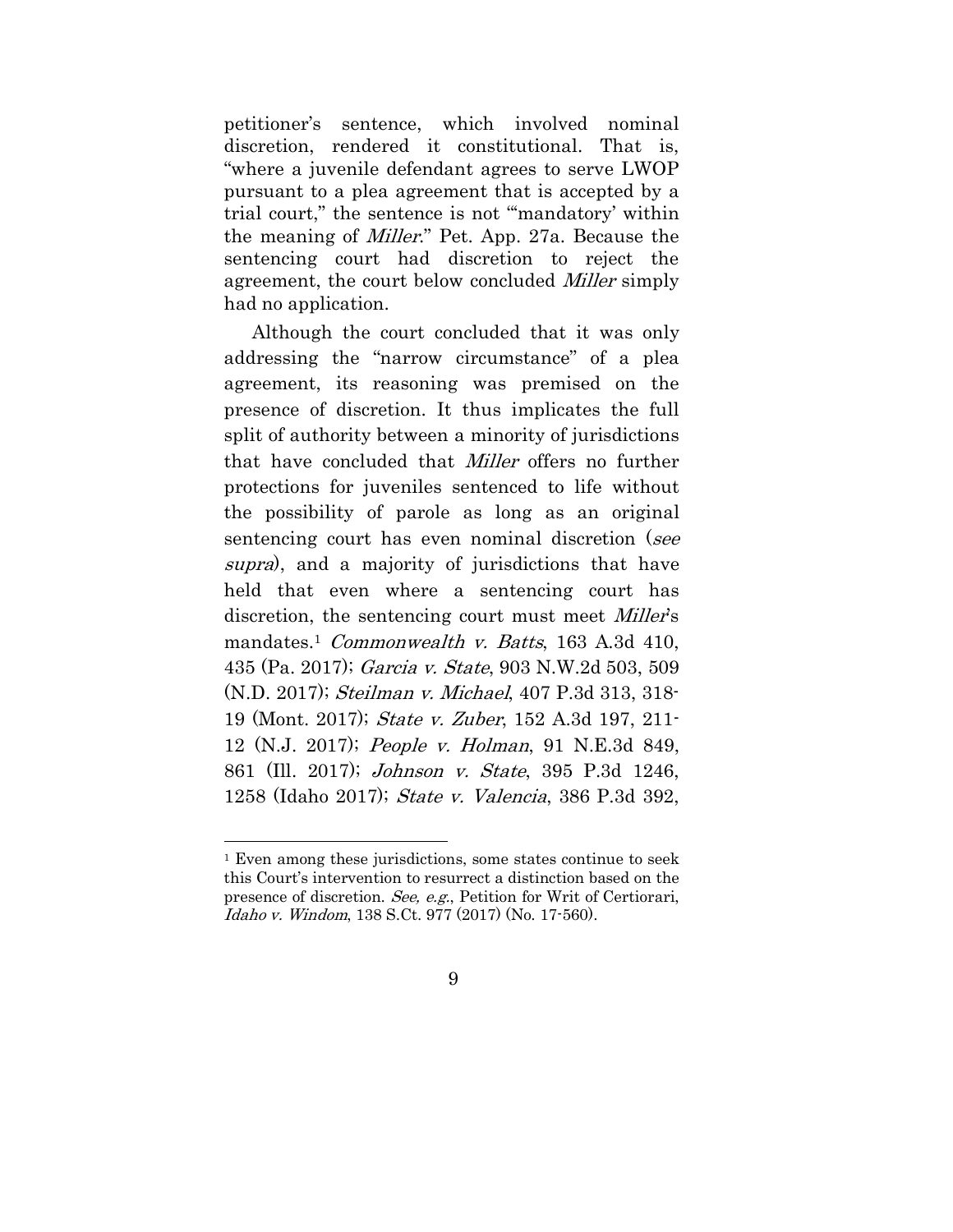395 (Ariz. 2016); Landrum v. State, 192 So. 3d 459, 466-67 (Fla. 2016); Luna v. State, 387 P.3d 956, 961 (Okla. Crim. App. 2016); State v. Riley, 110 A.3d 1205, 1213 (Conn. 2015); State v. Seats, 865 N.W. 2d 545, 558 (Iowa 2015); People v. Gutierrez, 324 P.3d 245, 249 (Cal. 2014); Aiken v. Byars, 765 S.E.2d 572, 577 (S.C. 2014) cert. denied, 135 S.Ct. 2379 (U.S. June 1, 2015) (No. 14-1021); Veal v. State, 784 S.E.2d 403, 410 (Ga. 2016); Parker v. State, 119 So. 3d 987, 995 (Miss. 2013); State v. Long, 8 N.E.3d 890, 896 (Ohio 2014); see also State v. Ramos, 387 P.3d 650 (Wash. 2017), as amended (Feb. 22, 2017), reconsideration denied (Feb. 23, 2017), cert. denied, 138 S. Ct. 467 (2017).

Arizona is representative in its approach to this issue:

> *Miller*, as interpreted by the majority in Montgomery, did not adopt merely a procedural rule requiring individualized sentencing (as distinct from mandatory sentences of life without parole), but instead recognized that sentencing a child to life without parole is excessive for all but 'the rare juvenile offender whose crime reflects irreparable corruption.

Valencia, 386 P.3d at 395 (internal quotations omitted). These jurisdictions agree that the primary question under the Eighth Amendment is substantive: whether a defendant is eligible for JLWOP.

Granting this Petition will provide the Court with an opportunity to resolve this conflict.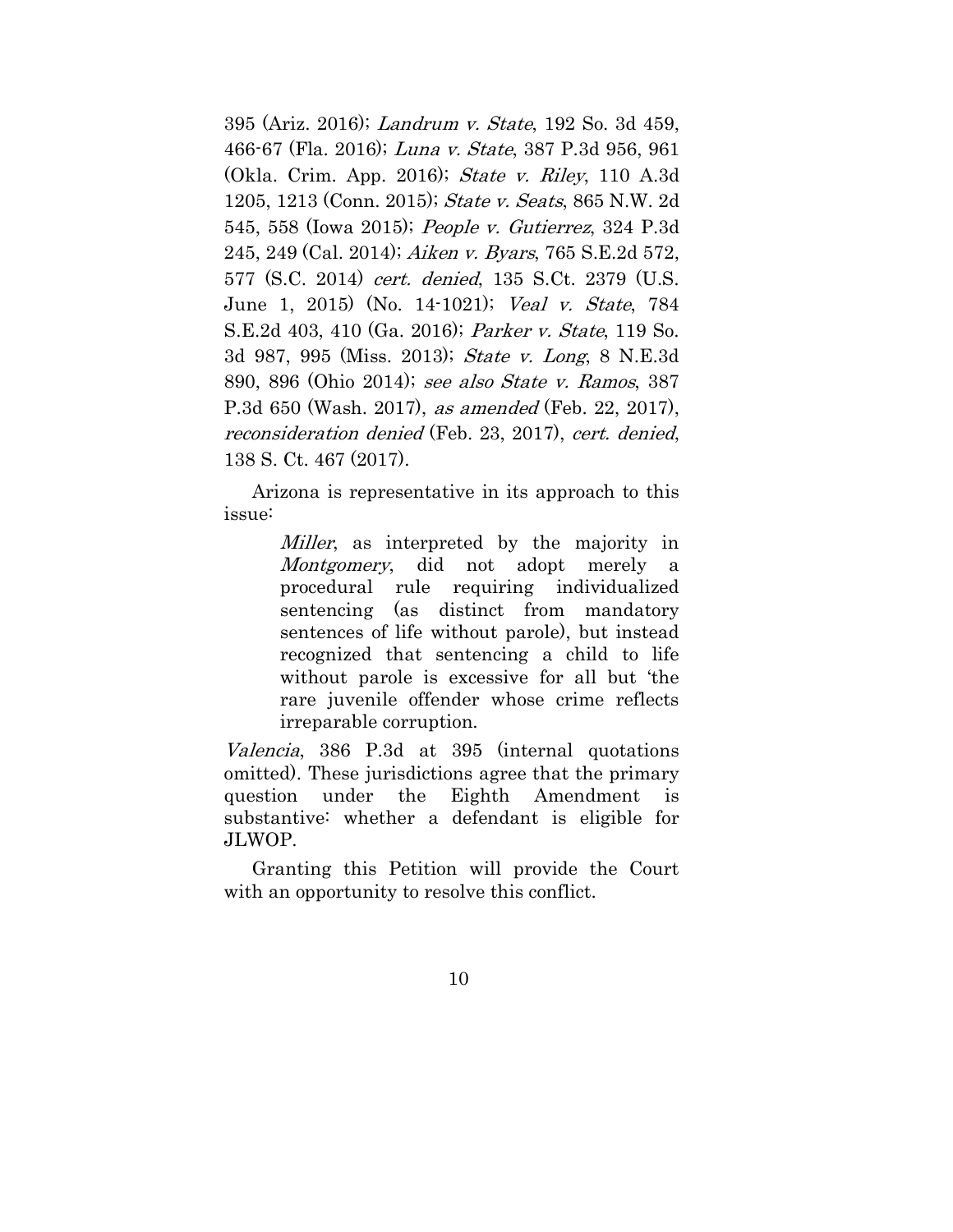## **B. Discretion, Particularly In Pre-***Miller* **Proceedings, Without More, Is Inadequate To Ensure** *Miller***'s Categorical Protections.**

Before sentencing a juvenile to die in prison, "*Miller* requires a sentencer to consider a juvenile offender's youth and attendant characteristics before determining that life without parole is a proportionate sentence." Montgomery, 136 S. Ct. 718, 734 (citing Miller, 132 S. Ct. at 2471). These requirements on their own undermine the notion that the mere presence of discretion by the sentencing court is sufficient to meet these mandates.

The proceedings here took place before *Roper*. Petitioner entered a plea specifically to avoid a death sentence. He is now burdened with a likely illegal sentence of life without the possibility of parole. Montgomery, 136 S. Ct. at 726 ("a lifetime in prison is a disproportionate sentence for all but the rarest of children"). Although there was some discretion to reject or accept that plea, the decision about whether to do so was not the product of adversarial testing: both parties presented evidence in support of a sentence of JLWOP.

Moreover, it is implausible to suggest both that the sentencing judge in 1995 meaningfully addressed all of the considerations Miller requires, including whether he is among the rare juvenile offenders who are irreparably corrupt, and that the judge properly gave youth its proper mitigating weight. The dramatic change since 1995 in our understanding of adolescent development and neuroscience – the very developments which have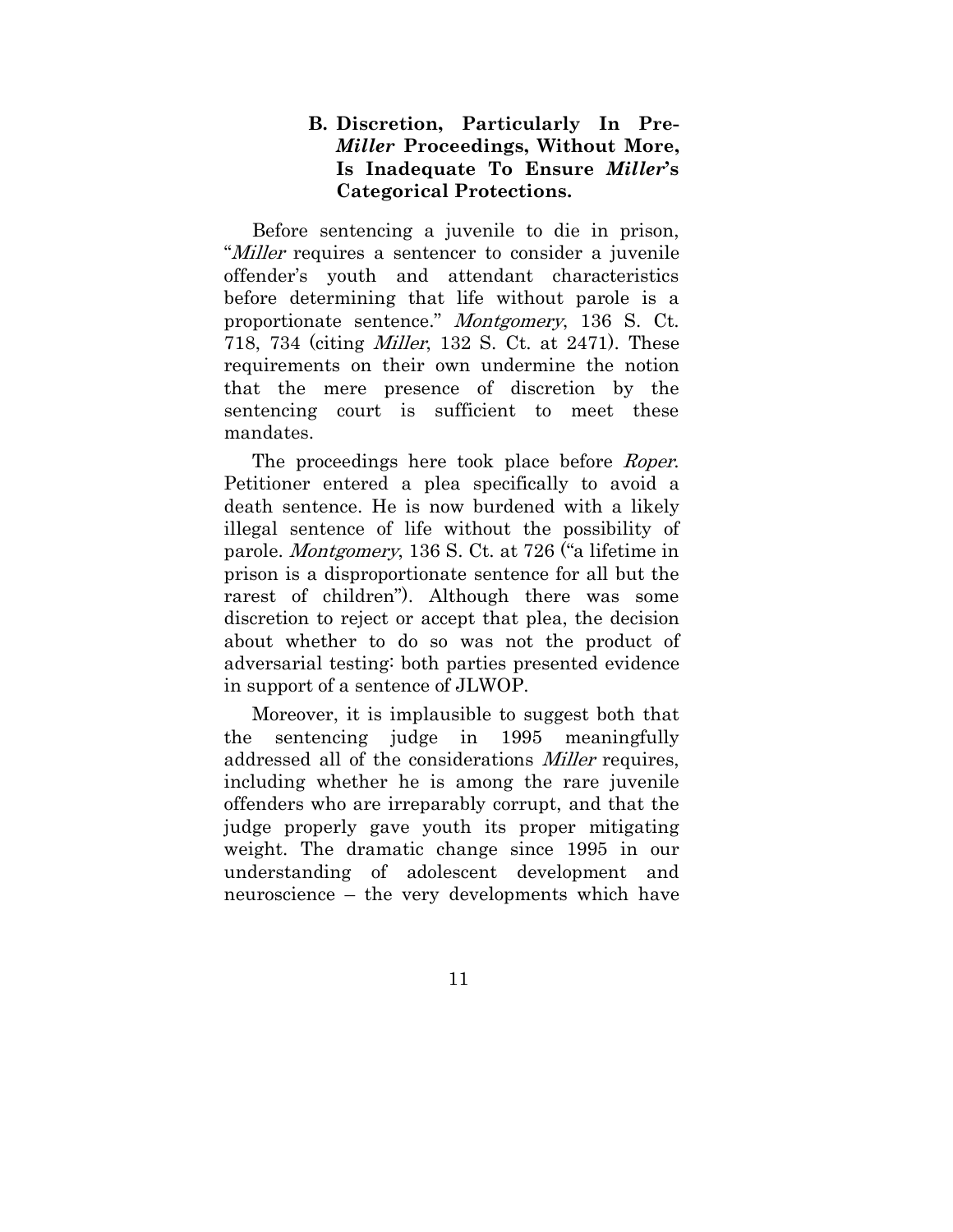shaped this Court's juvenile Eighth Amendment jurisprudence – alone should give cause for concern about the reliability of the sentencing proceeding. See, e.g., Rebecca Helm, et al., Too Young to Plead? Risk, Rationality, and Plea Bargaining's Innocence Problem in Adolescents, 10 Psychology, Public Policy, and Law 1037 (2017). However, as discussed infra, the sentencing judge's comments, repeatedly using youth as an *aggravating* circumstance should remove any doubt.

Critically, whatever discretion the sentencing court had was limited by the context in which it operated: pre-Miller and pursuant to a presentation by both sides in favor of JLWOP. That court did not address whether Petitioner was categorically eligible for his sentence.

Reliably ensuring Miller's guarantees entails more than the mere existence of some discretion on the part of the sentencer. Granting review will provide the Court with an opportunity to ensure the reliability required before imposing the harshest sentence under law.

**II. AN EVIDENTIARY HEARING IS REQUIRED TO FAIRLY ASSESS WHETHER A JUVENILE OFFENDER IS IRREPARABLY CORRUPT.** 

In the decision below, Indiana joined a minority of jurisdictions that deny juveniles sentenced to life without the possibility of parole before *Miller* any subsequent opportunity to present evidence that they are ineligible for that sentence. This holding deepens a conflict both on whether juveniles sentenced before *Miller* are entitled to an evidentiary hearing on that question and, relatedly,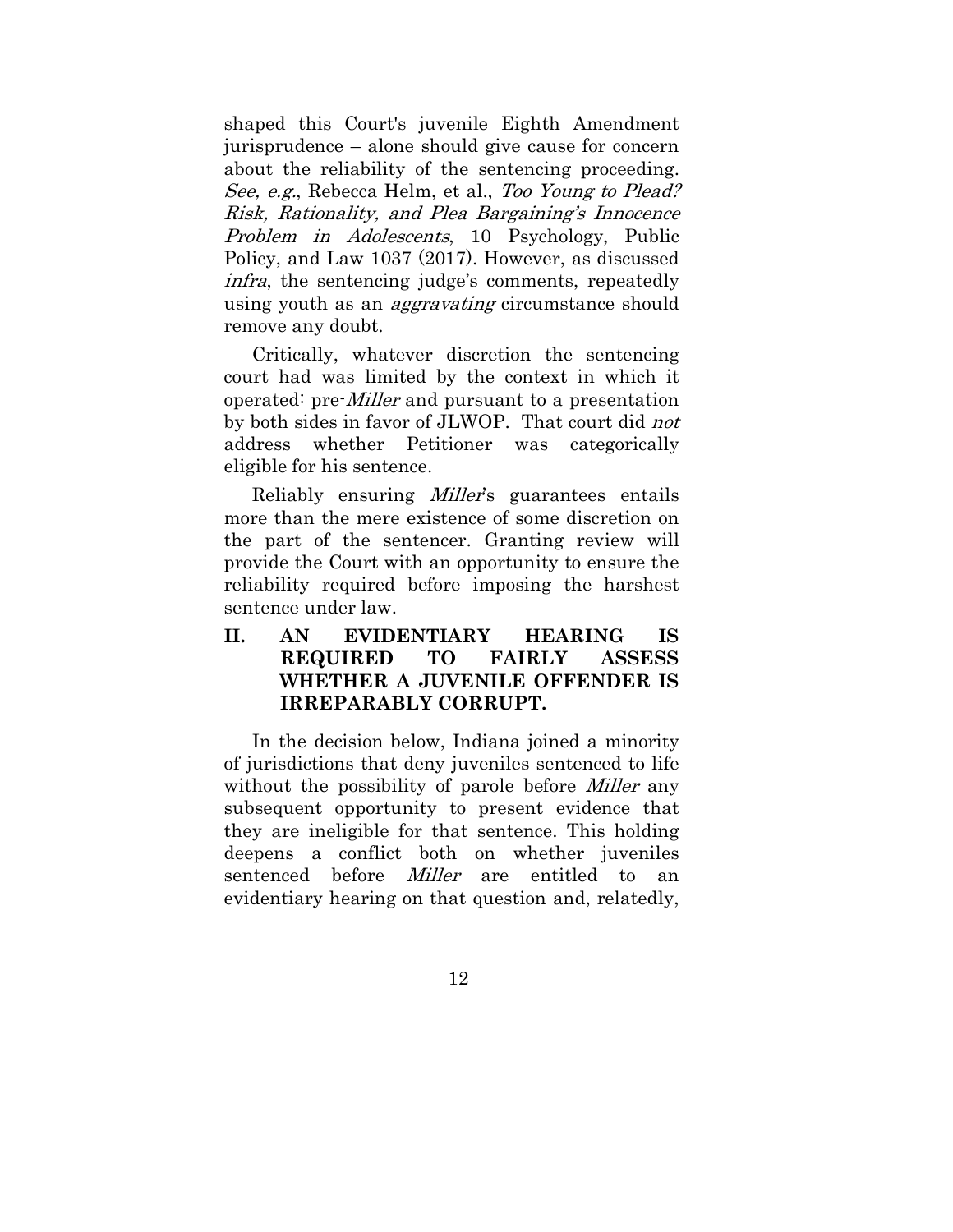on whether, before imposing a sentence of life without parole for a juvenile offense, the sentencer must find that the juvenile is irreparably corrupt.

Reliable consideration of whether a defendant is eligible for JLWOP requires post-*Miller* presentation of evidence concerning eligibility. States are properly given wide latitude to determine how to enforce *Miller's* protections, but fundamental fairness requires a hearing to assess whether the juvenile is ineligible for JLWOP, a sentence, for juvenile defendants, that is equivalent to the death penalty. Miller, 567 U.S. at 461 ("Graham [v. Florida, 560 U.S. 48 (2010)] further likened life without parole for juveniles to the death penalty.").

#### **A. The Decision Below Implicates Two Related Splits Of Authority.**

Miller categorically excluded all but the "rare" juvenile offender who is "irreparably corrupt" from the sentence of life without the possibility of parole. Miller, 567 U.S. at 479-80. That is, "Miller drew a line between children whose crimes reflect transient immaturity and those rare children whose crimes reflect irreparable corruption." Montgomery, 136 S. Ct. at 734.

However, state supreme courts remain split on two important questions about how this line must be drawn. First, state high courts are divided on what findings *Miller* requires a sentencer to make before imposing a sentence of life without the possibility of parole. Seven state supreme courts have held that an affirmative finding of irreparable corruption is required. See Batts, 163 A.3d. at 435; Landrum, 192 So.3d at 470; Luna, 387 P.3d at 963;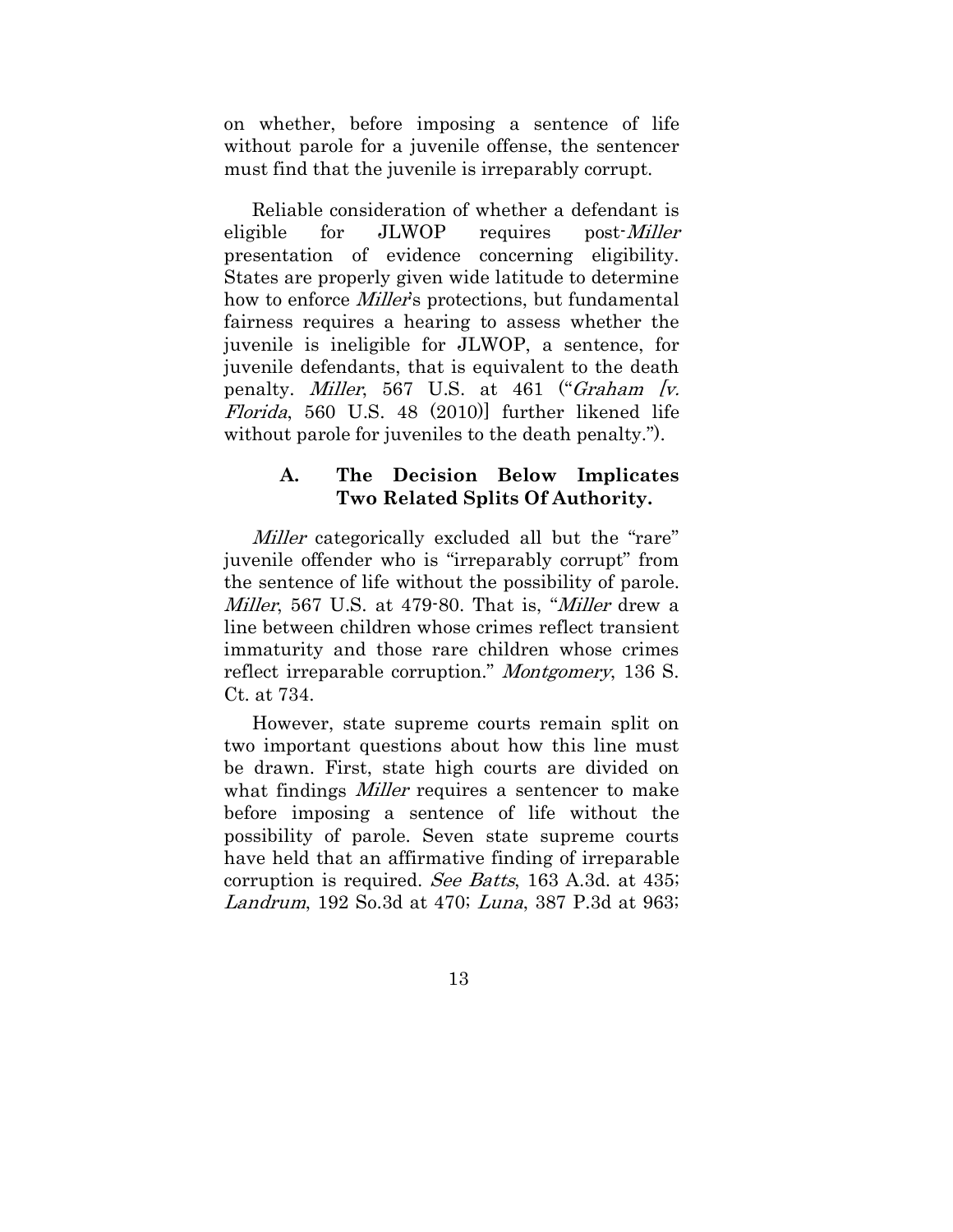Veal, 784 S.E.2d 411-12; *Holman*, 91 N.E.3d 851; State v. Montgomery, 194 So.3d 606, 607 (La. 2016); Sen v. State, 301 P.3d 106, 127 (Wyo. 2013).

Based on Montgomery's clear holding that the Miller rule is a substantive one  $-$  *i.e.* that *Miller* excluded a class of juveniles from punishment – these states require an affirmative eligibility finding before a court may impose LWOP. To determine on which side of the line a given juvenile falls, these courts have held that a sentencer must make a finding that either that the juvenile's crime reflects transient immaturity (as almost all such crimes do) or that it is the product of irreparable corruption.

Indiana, on the other hand, has joined five other states and the Seventh Circuit in deeming such a finding unnecessary. See Pet. App. 27a; see also State v. Ramos, 387 P.3d 650, 659, 665-66 (Wash. 2017) as amended 2017 Wash. LEXIS 225 (Feb. 22, 2017); Valencia, 386 P.3d at 395-96; Brown v. State, No. W2015–00887–CCA–R3–PC, 2016 Tenn. Crim. App. LEXIS 281, at \*19, \*21 (Tenn. Crim. App. Apr. 15, 2016), appeal denied 2016 Tenn. LEXIS 621 (Aug. 19, 2016) cert. denied 137 S. Ct. 1331 (2017); Davis v. State, 234 So. 3d 440, 442 (Miss. App. 2017) cert. denied No. 2016-CT-00638-SCT, 2018 WL 711462 (Miss. Jan. 11, 2018); see also Kelly v. Brown, 851 F.3d 686, 687-88 (7th Cir. 2017) ("all [a juvenile is entitled to under *Miller*" is for the sentencing court to have "considerable leeway" and to have "considered his age when deciding on the appropriate term.").

Specifically, the court below held that Petitioner's 1995 plea colloquy was sufficient to satisfy the requirements of *Miller*. Pet. App. 35a (noting that Montgomery did not "impose a strict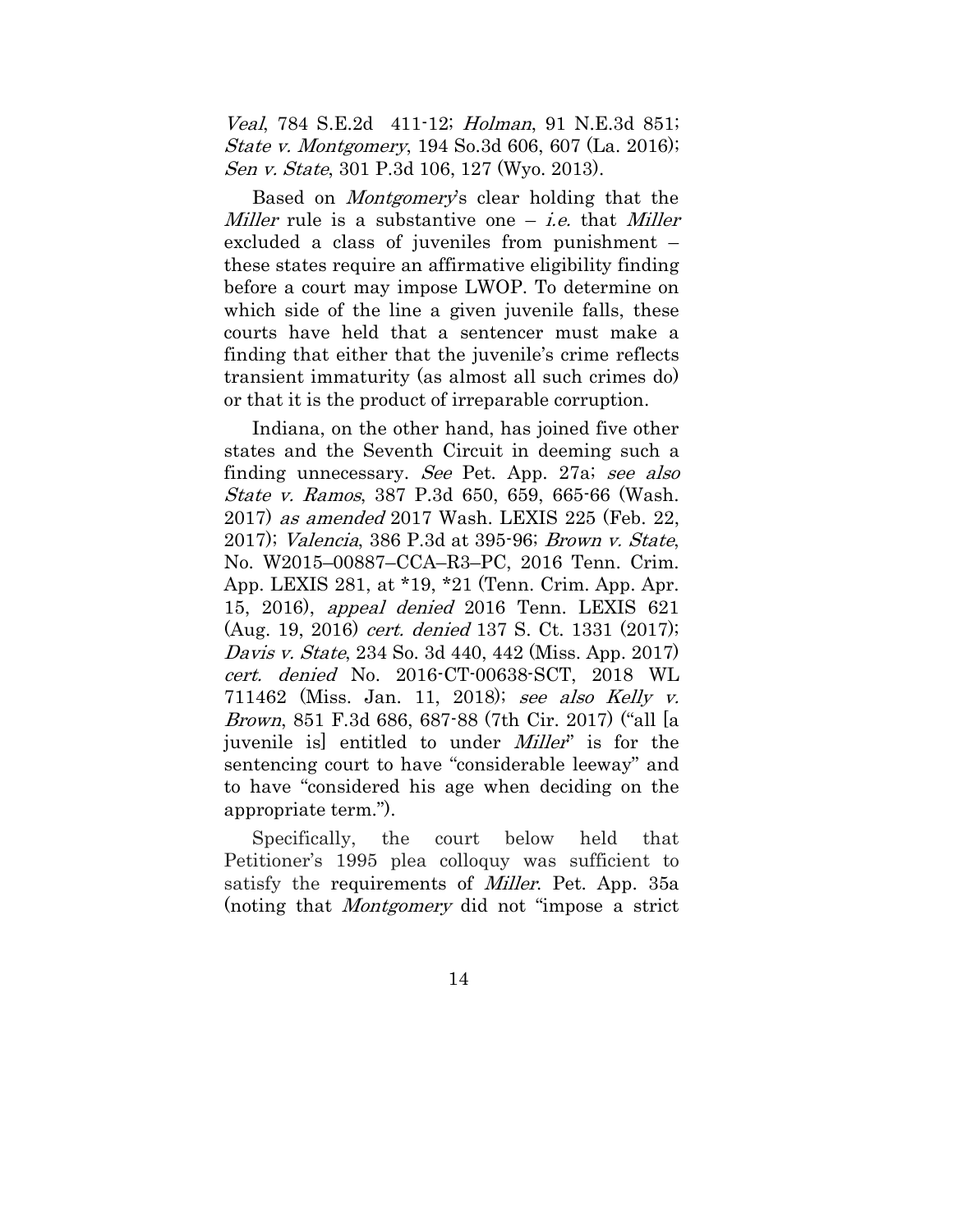procedural requirement on courts in sentencing, such as requiring trial courts 'to make a finding of fact regarding a child's incorrigibility.'" (quoting Montgomery, 136 S. Ct. at 735). That holding explicitly encompasses the premise that *Miller* does not require a finding of irreparable corruption. Id.

The opinion below also implicates a second split among state supreme courts: Whether, after *Miller*, persons serving sentences of life without the possibility of parole for juvenile offenses must have at least one opportunity to present evidence concerning their eligibility for that sentence.

At least nine states have concluded that any juvenile offender sentenced to life imprisonment without the possibility of parole prior to *Miller* is entitled to have that sentence reconsidered at a post-Miller evidentiary hearing. See People v. Gutierrez, 324 P.3d 245, 249-50 (Cal. 2014);2 Batts, 163 A.2d at 435; Landrum, 192 So.3d at 470; Valencia, 386 P.3d at 393; Veal, 784 S.E.2d at 405 ; State v. James, 786 S.E.2d 73, 79-80 (N.C. App. 2016), review allowed, 797 S.E.2d 6 (N.C. 2017); Aiken, 765 S.E.2d at 577 ("*Miller* does more than ban mandatory life sentencing schemes for juveniles; it establishes an affirmative requirement that courts fully explore the impact of the defendant's juvenility on the sentence rendered"); Luna, 387 P.3d 956, 958 (Okla. Ct. Crim. App.

<sup>2</sup> California no longer authorizes JLWOP sentences. JLWOP is available in name only for murders that were the product of torture or where the victim is a law enforcement officer. Cal. Penal Code § 1170. However, all juveniles are parole eligible under recently enacted legislation. Cal. Penal Code §§ 3051, 4801. (2015).

<sup>15</sup>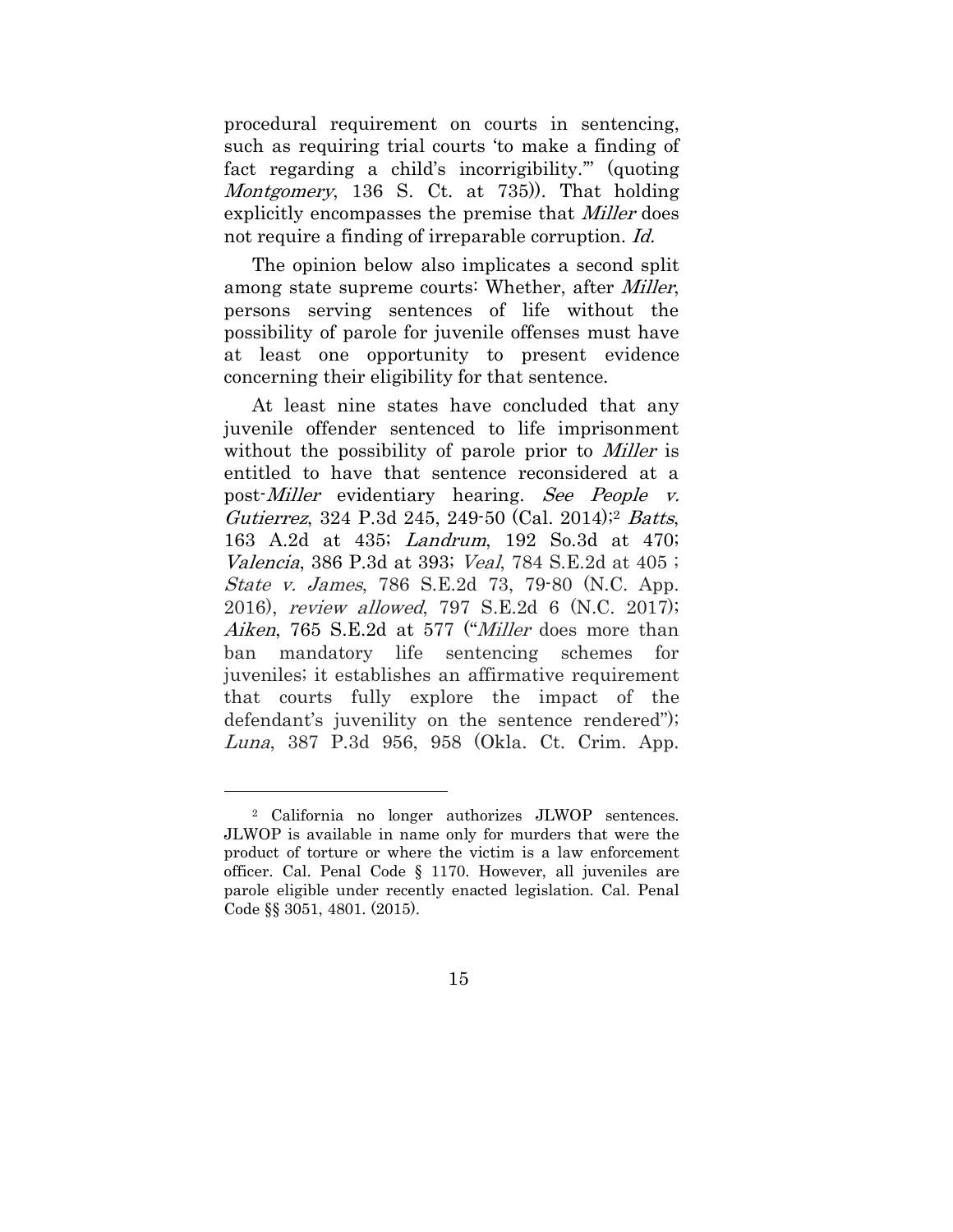2016); Wash. Rev. Code § 10.95.035 (2015).3 Three of these states – California, Florida, and Pennsylvania – are responsible for nearly 1,000 of the estimated 2,589 pre-*Miller* JLWOP sentences. See Human Rights Watch, State Distribution of Estimated 2,589 Juvenile Offenders Serving Juvenile Life Without Parole available at https://tinyurl.com/y94bd9bu.

Indiana is among the five jurisdictions that do not allow juveniles under a pre-*Miller* sentence any further opportunity to present evidence that they are not eligible for the punishment, notwithstanding the decisions in *Miller* and *Montgomery. See* Pet. App. 34a-35a; Johnson, 395 P.3d at 1258-59; Garcia, 903 N.W.2d 512-13;<sup>4</sup> Holman, 91 N.E.3d 851; Kelly, 851 F.3d at 687-88; see also id. (Posner, J., dissenting) ("We should allow him to pursue his *Miller* claim in the district court, which should conduct a hearing to determine whether he is or is not incorrigible."). These states countenance coldrecord review to determine whether a pre-Miller sentencing complies with *Miller*'s mandates.

Granting review will allow the Court to resolve these interrelated divides within the lower courts.

<sup>3</sup> Washington State is somewhat unique in that there the legislature, rather than the judiciary, determined that resentencing was required.

<sup>4</sup> North Dakota has, however, banned imposition of JLWOP prospectively. See N.D. Cent. Code § 12.1-32 (2017).. Only one inmate is serving such a sentence there. Juvenile Sentencing Project, November 2017 Snapshot.

<sup>16</sup>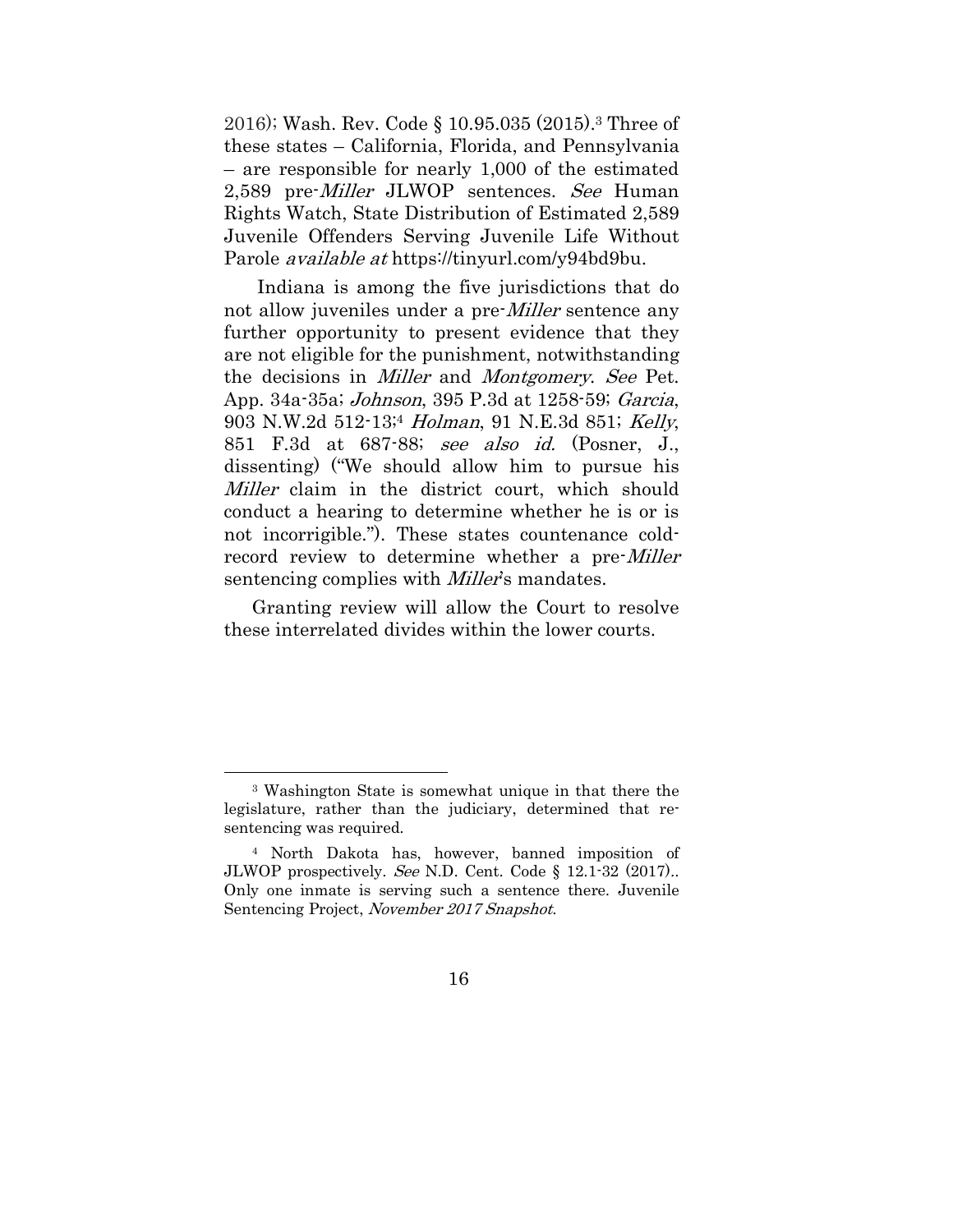**B. Because** *Miller* **Fundamentally Changed How Sentencers Must Consider Youth, Juveniles Ought To Have At Least One Opportunity To Present Evidence Of Their Ineligibility For A Sentence Of Life Without The Possibility Of Parole.** 

The state of Indiana has denied juveniles serving JLWOP sentences imposed before Miller an opportunity to present evidence that they are ineligible for their sentence. Pet. App. 35a-36a. To be fairly applied, defendants sentenced prior to Miller must receive an evidentiary hearing.

Miller, together with *Roper v. Simmons*, 543 U.S. 551 (2002) and Graham v. Florida, 560 U.S. 48 (2010), fundamentally altered the proper judicial assessment of youth and the stakes attendant to it. Roper categorically excludes children from capital punishment because "juveniles cannot with reliability be classified among the worst offenders" on account of traits inherent to childhood: impulsivity, vulnerability to peer influence, and a unique capacity for change. 543 U.S. at 569-70. Graham excludes them from life without the possibility of parole for nonhomicide offenses because those characteristics render that punishment disproportionate for all such offenses. 560 U.S. at 69. And, of course, Miller banned that punishment for all but the rare juvenile homicide offender who is irreparably corrupt. See Miller, 567 U.S. at 579-80.

The Court faced a similar situation in the context of categorical exemptions from the death penalty. In Bobby v. Bies, 556 U.S. 825 (2009), the Court held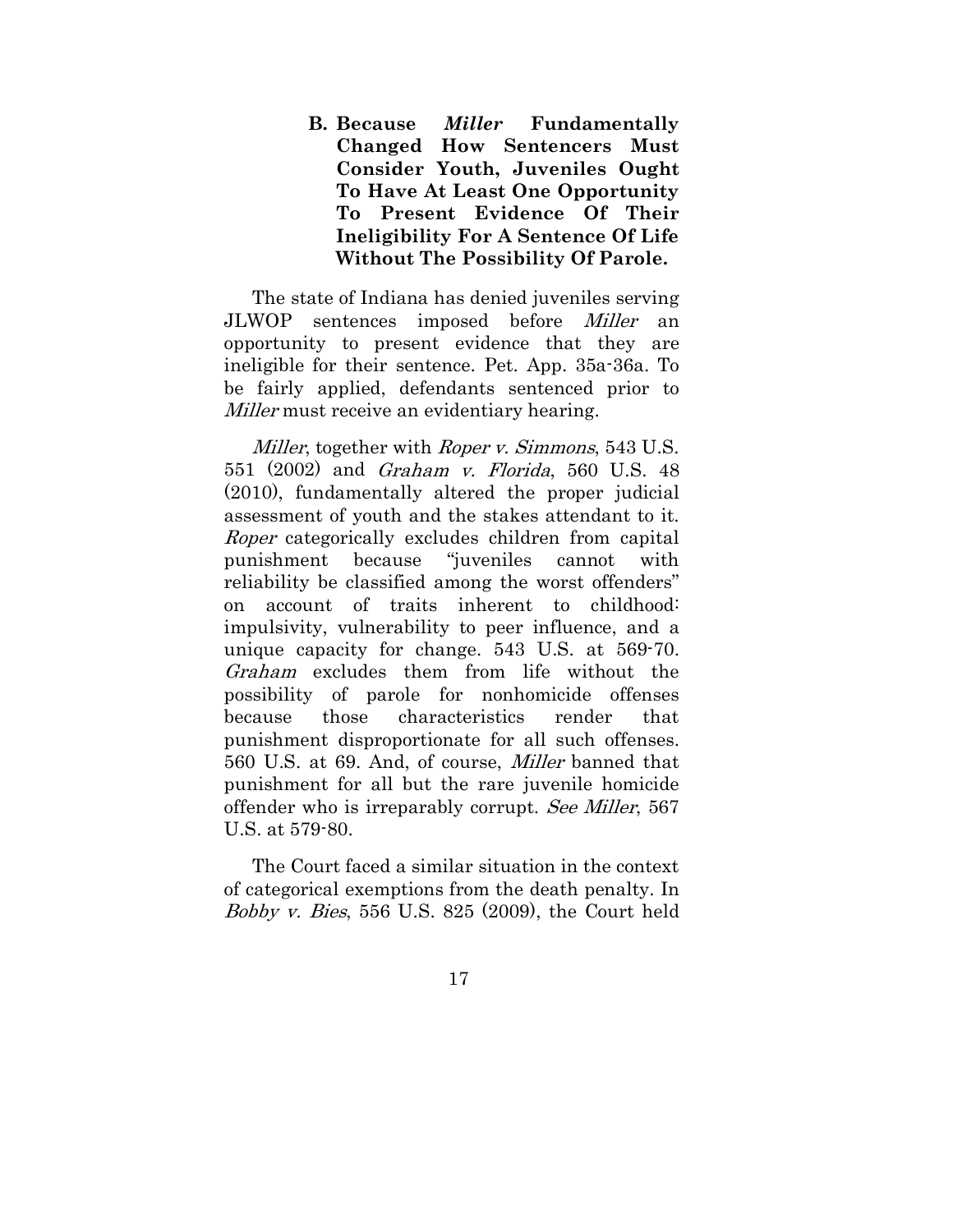that Double Jeopardy was no bar to re-litigating whether a capitally charged defendant was intellectually disabled. In Atkins v. Virginia, 536 U.S. 304 (2002), the Court barred executing the intellectually disabled. Mr. Bies, in his pre-Atkins, trial was found by a jury to be intellectually disabled and was nonetheless sentenced to death. See Bies, 556 U.S. at 827-28.

In Bies, the Court concluded that the jury's finding of intellectual disability was no bar to execution. The jury's prior contrary finding was not dispositive because the conclusion that Mr. Bies was intellectually disabled was not an "ultimate fact" necessary to the disposition of the case prior to Atkins. Id. at 835-36 (quoting Ashe v. Swenson, 397) U.S. 436, 443 (1970)). Atkins "substantially altered" the legal landscape upon which the parties litigated, converting intellectual disability from a doubleedged sword – evidence that could help or hurt either party – into an exclusively defensive weapon. Id. at 837.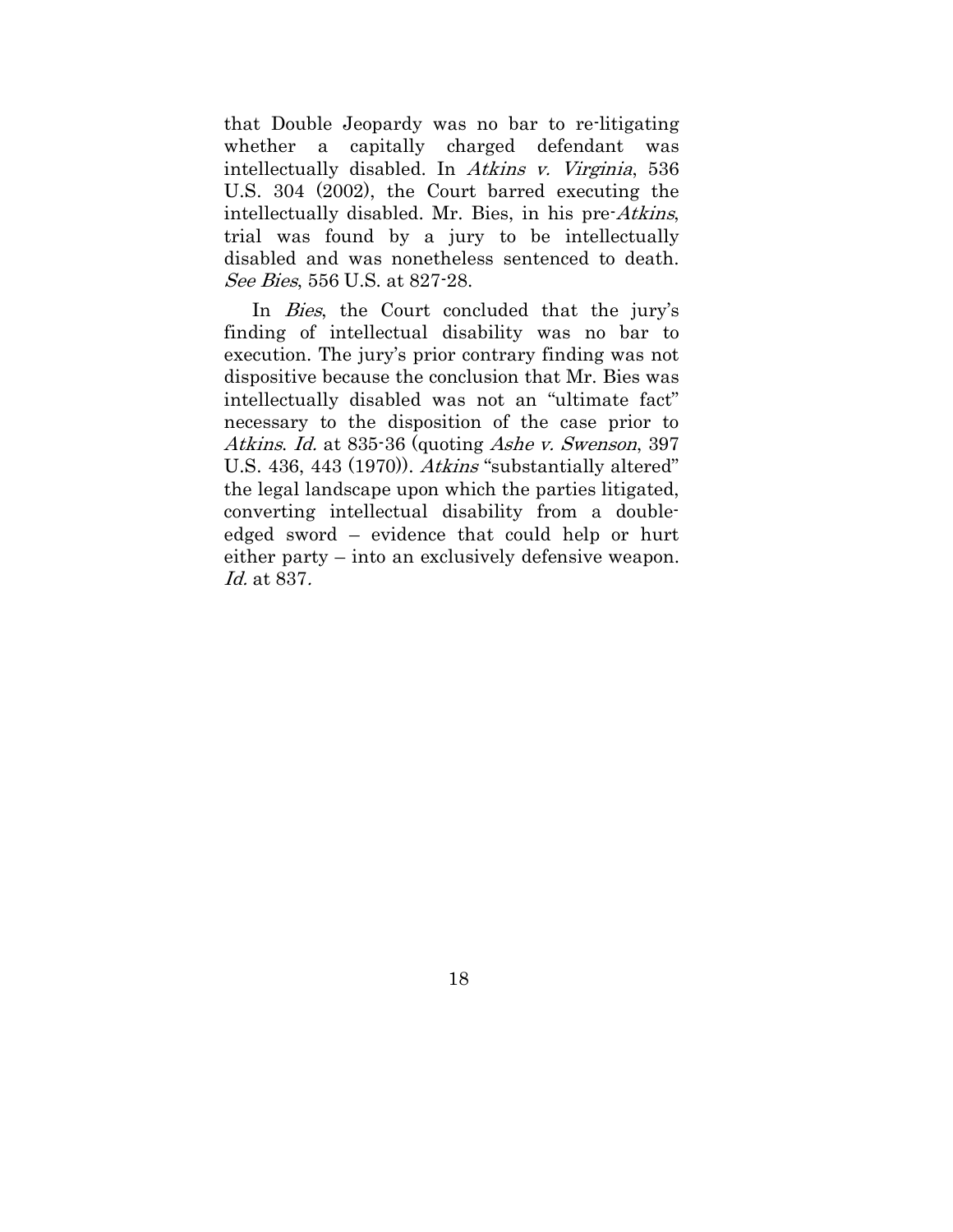Just as Atkins did with intellectual disability, beyond creating categorical exemptions from punishment based on youth, Roper, Graham, and Miller fundamentally altered the manner in which youth must be considered by sentencers. Before these decisions, youth was regularly used as an aggravating factor. For example, in Roper, the prosecutor argued that the defendant's age was a reason to impose a death sentence: "Age, he says. Think about age. Seventeen years old. Isn't that scary. Doesn't that scare you? Mitigating? Quite the contrary, I submit." 543 U.S. at 558.

Youth was deployed similarly as an aggravating factor in Mr. Newton's case. However, here, it was not the prosecutor who used youth as an aggravating circumstance at sentencing. It was the sentencing judge.

When considering whether to accept the plea agreement, the sentencing court considered Petitioner's "impulsivity" and the senselessness of the acts as aggravation. Moreover, the sentencing court concluded that petitioner's age made the offenses "particularly troubling" and, therefore, aggravated. Pet. App. 31a-34a. Of course these characteristics – impulsivity, senseless disregard of others, and youth itself – are, after Miller, properly considered mitigating. They are attendant to youthfulness and, therefore, make it particularly difficult to differentiate the irreparably corrupt youth from the ones those "whose crime reflects unfortunate yet transient immaturity" inherent to youth. Roper, 543 U.S. at 573.

Even if the sentencing court here had not used Petitioner's age against him in such a way, the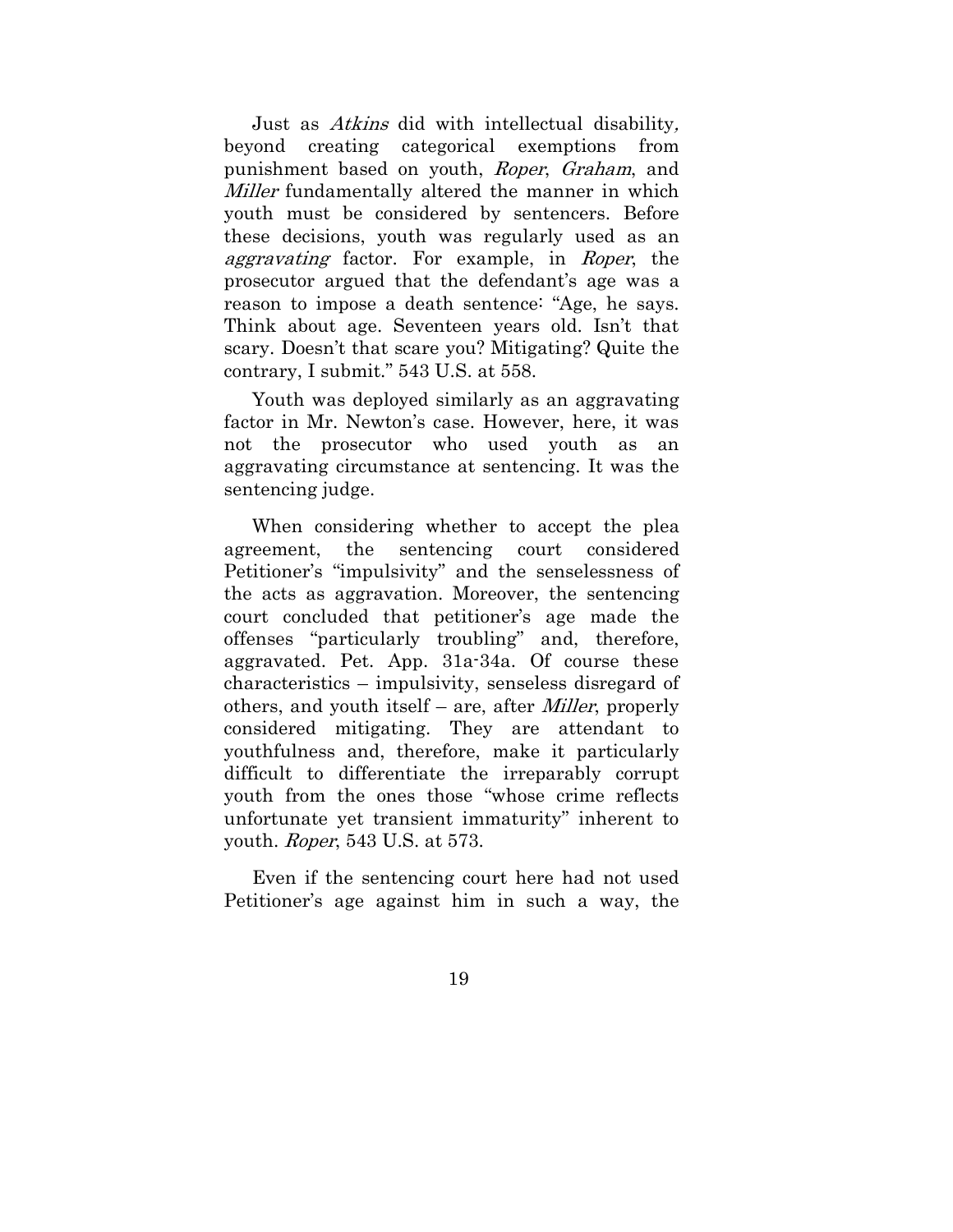fundamental change in doctrine after Miller would warrant reopening the sentencing to allow the parties to present evidence relevant to the newly dispositive question: Whether Mr. Newton's offense reflects transient immaturity or, instead, whether he is among the rare juvenile offenders who is irreparably corrupt. See, e.g., Luna, 387 P.3d at 962 ("When the Constitution prohibits a particular form of punishment for a class of persons, an affected defendant is entitled to a meaningful procedure through which he can show that he belongs to the protected class." (quotation omitted)).

Put another way, "There is nothing novel about the fact that our youth commit murders and mayhem. But the legal lens through which we view their sentencing has changed." Long, 8 N.E.3d at 899 (O'Connor, C.J., concurring). Like Atkins and intellectual disability, Miller changed the analysis for the mitigating value of youth.

This Court should grant review and ensure every juvenile sentenced to LWOP prior to Miller receives an opportunity to demonstrate that they are not among the very narrow class to whom such sentences may constitutionally be applied.